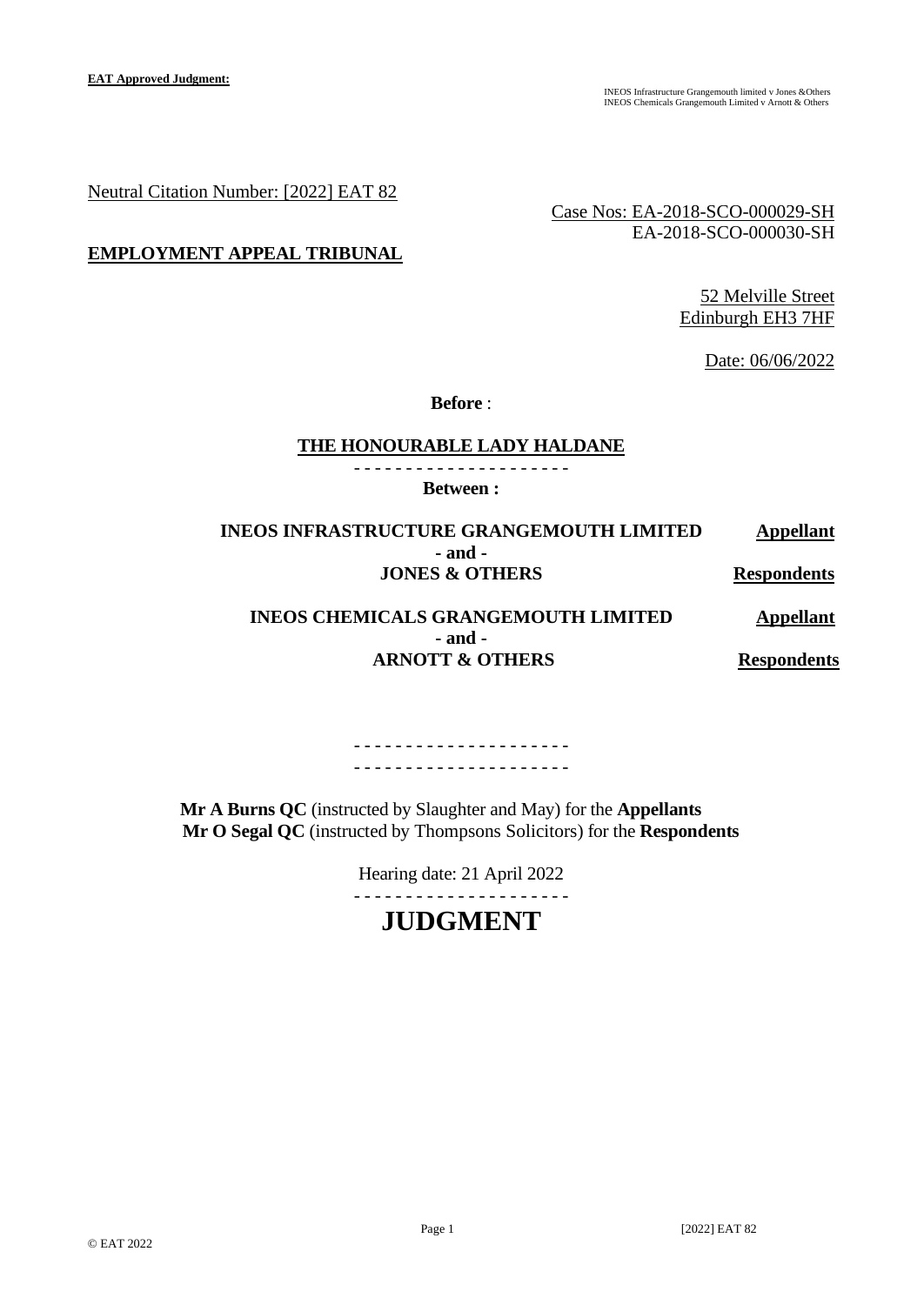#### **SUMMARY**

## **20 - TRADE UNION RIGHTS**

This is an appeal by two companies against a Judgment of the Employment Tribunal sitting in Glasgow which held that claims by two employees in terms of section 145B of the **Trade Union and Labour Relations Consolidation Act 1992** were well founded. These cases had been sisted since 2018 pending the decision of the Supreme Court in **Kostal UK Ltd v Dunkley & Ors** [2021] UKSC 47. **Kostal** addressed for the first time the proper approach to claims under s 145B and enunciated the proper legal test, being one based on principles of causation. Parties were agreed that the decision in Kostal was directly applicable to these cases, but each argued that the decision supported their respective positions. There was no challenge to any of the findings in fact made by the Tribunal. The issues in each case were (i) whether an 'offer' had been made to employees which engaged s 145B at all, (ii) if so, whether such offer had the 'prohibited result' and (iii) what was the employers purpose in making the offers.

The Tribunal held firstly that the communication sent to employees was of the nature of an offer, rather than a 'unilateral obligation' as contended for by the employers, secondly that those offers had achieved the prohibited result, and thirdly that the employers sole or main purpose had been to achieve that result.

Held, refusing the appeals, that there was no error of law in the approach of the Tribunal to the question of whether or not the communication sent to the employees was an 'offer'. Further, that although the decision of the Tribunal predated that in **Kostal** and therefore that it had not directly applied the causation test as now laid down, it had addressed its mind, presciently, to the right question and its decision was therefore entirely consistent with that in **Kostal** and no error of law had been demonstrated. Finally there was ample evidence before the Tribunal to permit is to conclude that the employers' sole or main purpose had been to achieve the prohibited result and no error of law was demonstrated in that aspect of their reasoning either.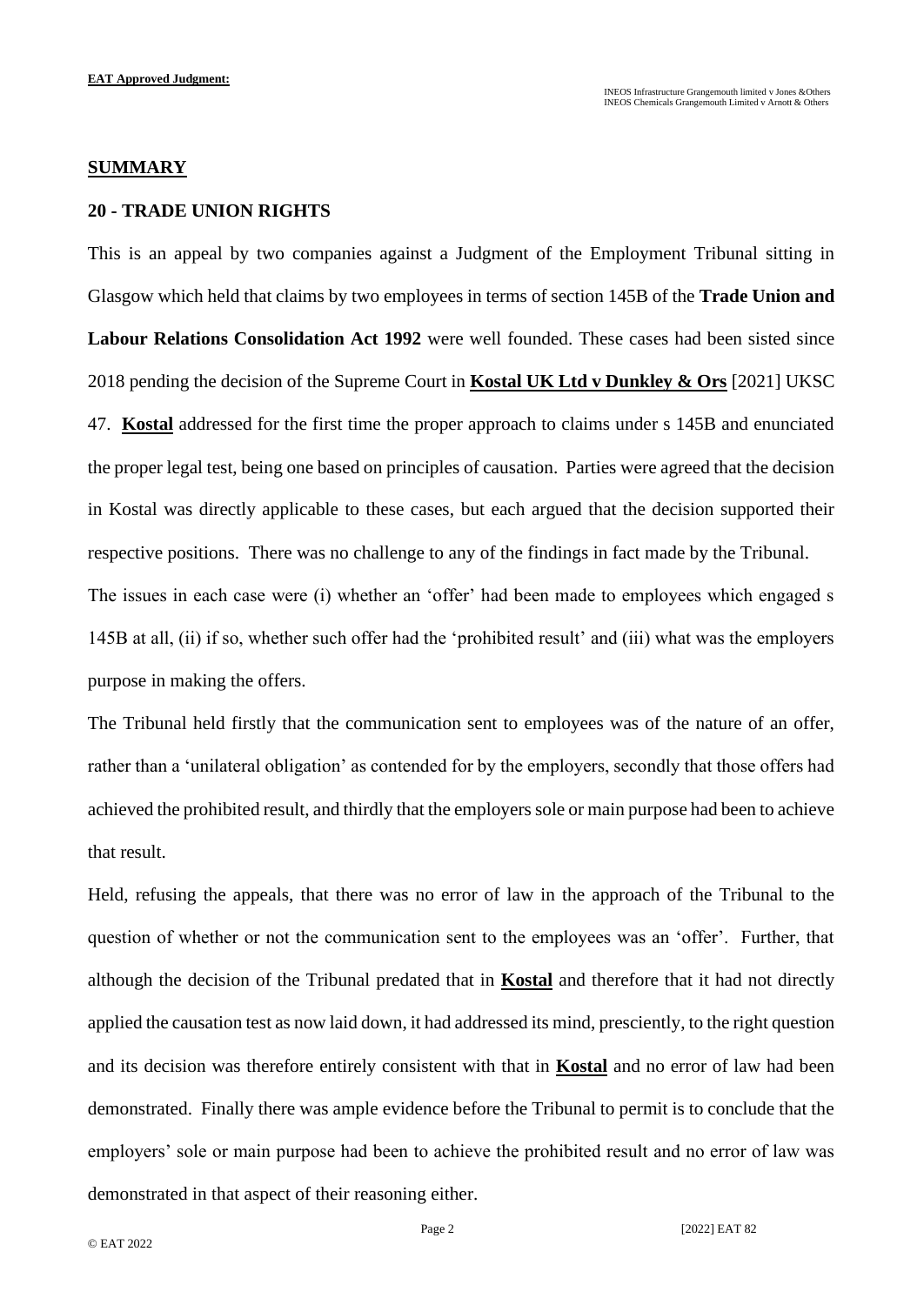## **THE HONOURABLE LADY HALDANE:**

## **Introduction**

1. This is an appeal from a judgment of a full Employment Tribunal sitting in Glasgow and presided over by Employment Judge Meiklejohn. It is a matter of agreement that these two cases are concerned with the same issues of fact and law, and that the appellants are part of the same group of companies. The claimant in each case brought a claim under section 145B of the **Trade Union and Labour Relations (Consolidation) Act 1992** against either the First appellant or the Second appellant.

2. By its Judgement dated 6th March 2018 the Employment Tribunal found in favour of the claimants and awarded each the sum of £3,830 being the amount payable in terms of section 145E(3) of the **Act** as at 5 April 2017. That sum was recently raised with effect from 6 April 2022 to £4554. The appellants wished to appeal that decision, but the cases were then sisted pending the decision of the Supreme Court in **Kostal UK Ltd v Dunkley & ors** [2021] UKSC 47. It was a matter of agreement that the decision in **Kostal** is directly applicable to the present case. The Supreme Court upheld the appeal by the claimants in **Kostal** and concluded that the employers had contravened section 145B of the **Act**.

3. In the present case, the appellants argue that the legal test formulated in **Kostal** leads to the result that their appeal in each case must be allowed. The claimants argue the opposite; that the application of the law as enunciated in **Kostal** means that the appeals should be refused.

## **Background**

4. This summary is drawn largely from the Judgment of the Tribunal. There was no challenge to any of the findings in fact contained within that Judgment. The claimants were employed by the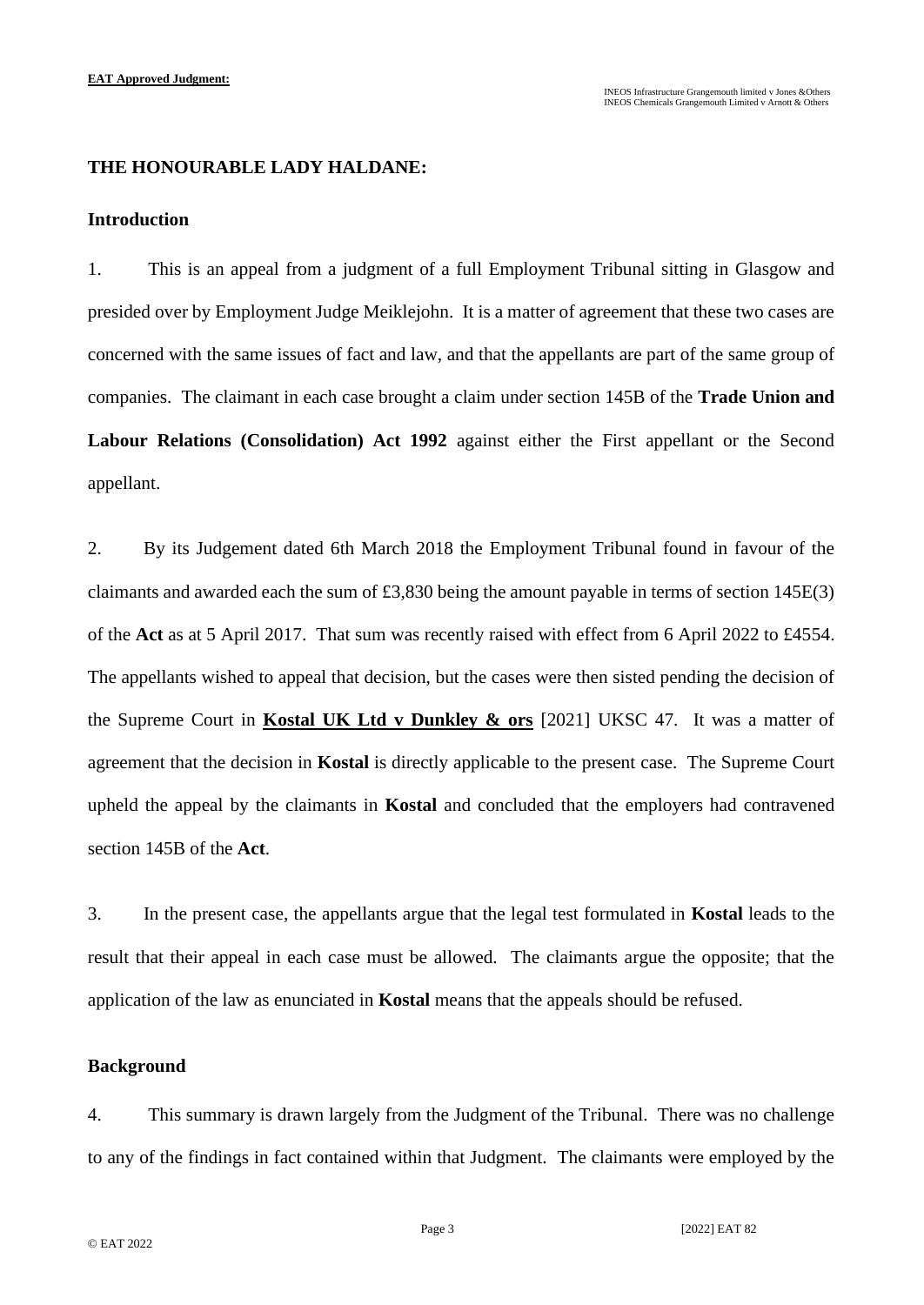appellants at the INEOS Grangemouth site. The claimants were members of the Unite union. Against a background of industrial disputes at the Grangemouth site, INEOS indicated that it wished to implement a survival plan for the site. That plan was not accepted within the timescale set by INEOS and it announced the closure of the site. The survival plan was then accepted and thereafter the appellants entered into Collective Bargaining Agreements ("CBA's") with Unite. The terms of the CBA's reflected the terms of the survival plan.

5. The CBA's recognised Unite as entitled to conduct collective bargaining in relation to pay, hours and holidays. The agreements were described as 'simple' agreements by Senior Counsel for the appellants; they set out arrangements for meetings in schedule 1, dispute resolution in schedule 2 (although this did not apply to collective bargaining) and, with the exception of clause 5 relating to the survival plan and clause 7 relating to previous CBA's, were not legally binding. In addition they could be terminated by either party at any time, on three months written notice. So far as the number of meetings required during any collective bargaining process was concerned, there was no minimum or maximum number of meetings provided for, other than, inferentially, the reference to 'meetings' (plural) in the agreement suggests at least two. The terms and conditions provided by the appellants to their employees, including the claimants, contained a clause that made direct reference to the CBA's and stated that the employees' terms and condition as set out in those CBA's would be negotiated between the appellants and Unite Union on the employees behalf.

6. Pay negotiations were instituted in June 2016. There were initial difficulties putting the arrangements for meetings in place, in particular who should attend those meetings from the union side. The appellants wanted an assurance that a particular Unite representative, a Mr Lyon, would not be involved, directly or indirectly. There was antipathy towards Mr Lyon who was regarded as a key protagonist in earlier industrial disputes. These discussions between the two sides were protracted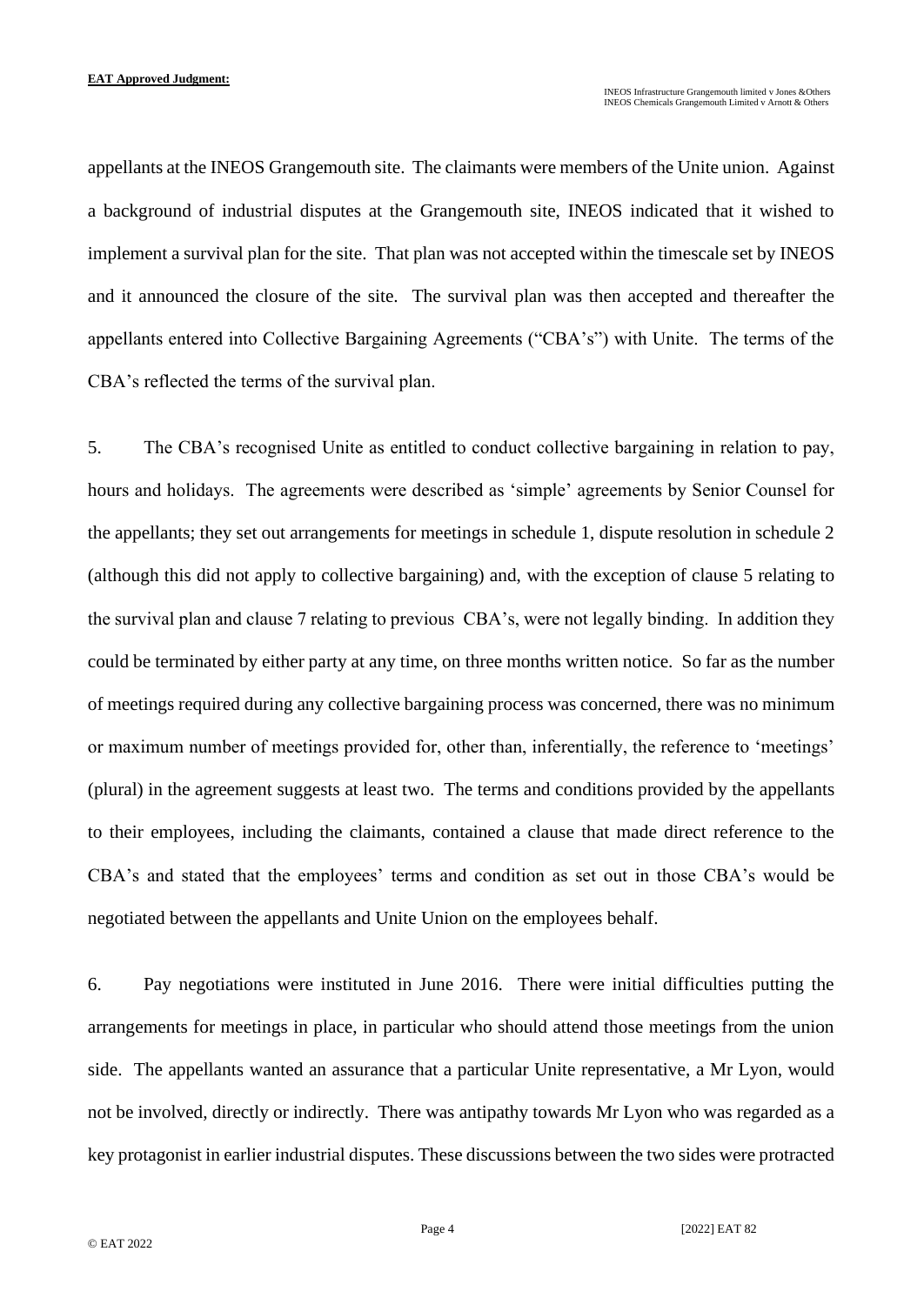and, at times, acrimonious. In the end, five meetings took place between the negotiating teams between 29 November 2016 and 17 March 2017. There were no minutes of these meetings, although handwritten notes were taken by Mr Johnstone of the appellants.

7. The appellants' negotiating stance was influenced by market forces in the industry and in particular a survey conducted by the Chemical Industries Association. This suggested a market increase of 2.5% and this level of offer was initially mandated to the negotiating team. Following the publication of the final results of the survey which indicated a figure of 2.7%, this figure was authorised by Mr McNally of the appellants.

8. The initial proposal put forward by the appellants was 2.3% (there was in addition an offer of a one-off payment to other grades covered by the negotiations). This was not responded to during the second meeting between the parties, but instead the Unite representatives requested further financial information and also requested a mass meeting on site, which request was agreed to. The outcome of that meeting (ultimately held off site) was that negotiations should continue to try and secure a better deal. The Unite counter proposal was ultimately sent on 21 February 2017 and comprised a headline figure of 3.25%, together with enhancements to other terms and conditions. At the next meeting on 22 February 2017, discussions between Mr Beckett, of Unite, and Mr Boyle, of the appellants, became heated and a recess was called. Mr Johnstone of the appellants and Mr Beckett spoke and agreed that Mr Beckett would contact Mr Banham of the appellants' side. The meeting did not reconvene.

9. At the final meeting between the parties the Unite position was that they could not recommend anything below 3% to their membership. Although this was beyond the negotiating team's mandate, Mr Johnstone felt they were close to agreement.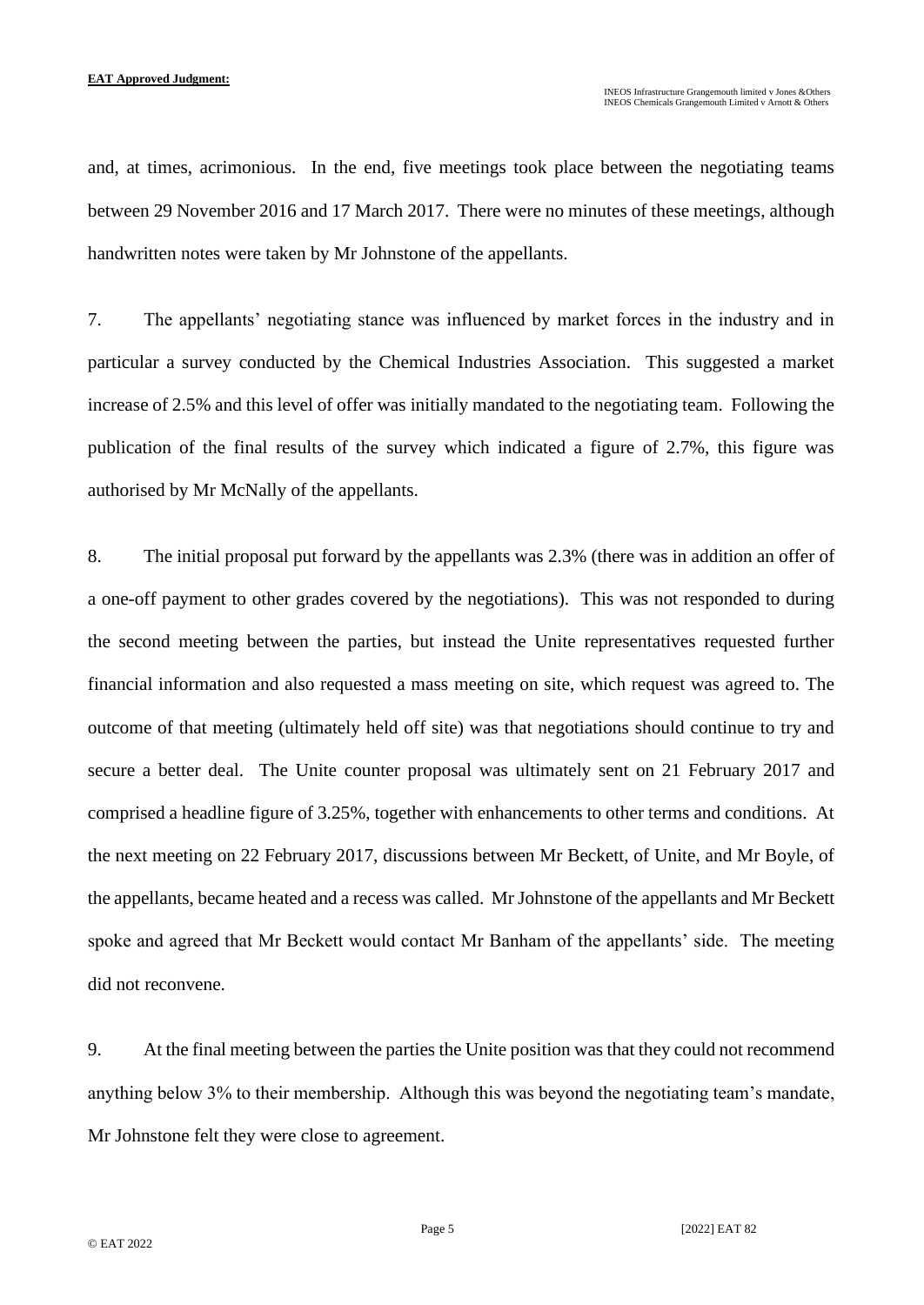10. Mr Banham authorised the appellants' team to make a best and final offer of 2.8% (together with other lower offers for others in the Bargaining Unit). Mr Johnstone's understanding was that this would be put to a vote. In addition, on the same day (17th March 2017), two other events occurred, firstly a book launch by the aforementioned Mr Lyon – the book was highly critical of INEOS - and secondly an item was published on the Unite website concerning the sale of a pipeline by BP to INEOS. This item too was critical of INEOS' attitude to its employees. These events, the Employment Tribunal found, had a bearing on the ongoing pay negotiations.

11. Two mass meetings were held on 28th March 2017. The negotiations were described to the meeting in negative terms by Mr Beckett. He told those present that if the negotiations could be escalated following a failure to agree, more progress might be possible. Another Unite official, Mr Smart, then presented the detail of the 2.8% offer. He told the meeting that the offer was not recommended but that they had agreed to present it to the members. He did not say that the Unite team had agreed to put it to a vote. As to whether it had unequivocally been stated by Unite to the appellants that the matter would be put to a vote, there was evidence pointing both for and against that conclusion. In any event, Mr Lyon moved a motion that the team be asked to return to talks to try and obtain an improved offer. No one disagreed. The same outcome was achieved at the second meeting held that day.

12. There was evidence before the Employment Tribunal, which it accepted, of "an expectation on the part of both Unite and the Respondents that there would be a 'next stage' if the pay negotiations resulted in an impasse or failure to agree." Further that Mr Banham had told Mr Beckett that INEOS were not putting forward a board member for the negotiations as they wanted the ability to escalate the talks in the event of an impasse and that if Mr Beckett stayed out of the talks it would enable Unite to do something similar.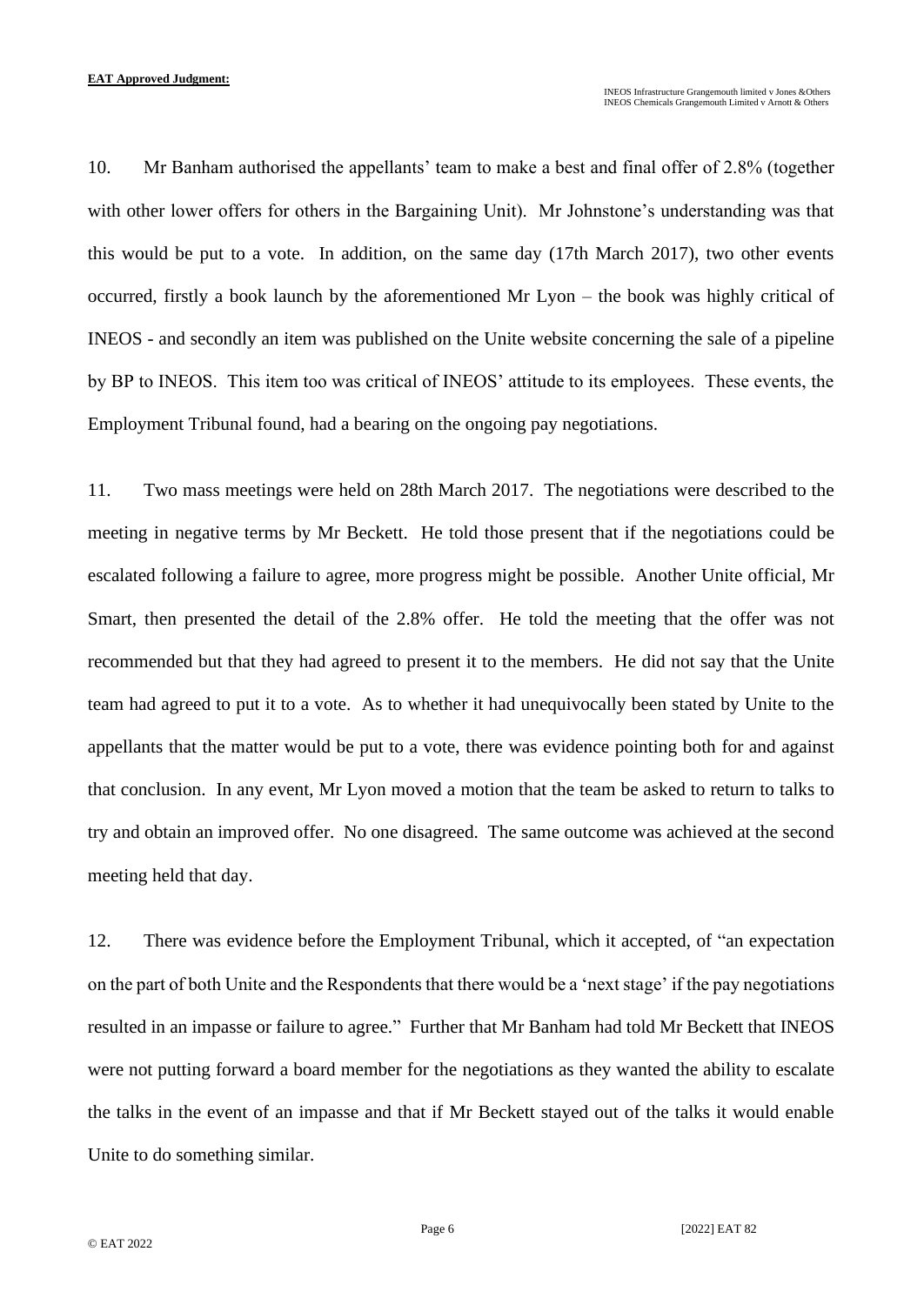13. A briefing note was issued by the appellants on 23rd March 2017 which contained the following:- "We hope this offer will be accepted and that we are able to move forward without a failure to agree, or any requirement to invoke the disputes procedure." The reference to the disputes procedure was accepted by Mr Banham of the appellants to be 'imprecise'. He further acknowledged it was misleading and "gave rise to an expectation." He accepted that he had not attempted to clarify any misconception held by the union or the employees that there would be an opportunity for escalation in the form of a disputes procedure.

14. The appellants were disappointed in the outcome of the mass meetings, Mr McNally in particular being recorded as having said in evidence, amongst other things, that "our team had done all that reasonably could have been done……2.8% was not a provisional negotiating position…it was our final position….the discussions had run their course…it became clear to me that there was no life left in the union negotiations….we had exhausted the CBA procedure". He went on to describe the negotiations as 'broken' and 'bankrupt' and of the appellants finding themselves in a 'perfect storm', as well as referring to 'promises broken'. This was understood to refer to firstly the involvement of Mr Lyon in the events of 28th March 2017 as well as Mr McNally's understanding that the offer of 2.8% would be put to a vote.

15. Mr McNally took the view that the only option was to make the pay award unilaterally. Either that or make no award at all. He wanted the employees to receive a pay increase and bonus in the April payroll, as this was, in the case of the bonuses, what had been promised. Mr McNally met with the INEOS executive team on 31 March 2017. In advance of that meeting, one of the executive team, Mr Currie, wrote in an email to Mr McNally and Mr Ratcliffe, who was also on the executive team, the following:-

**"the only logical conclusion is that we have to engineer a way to get rid**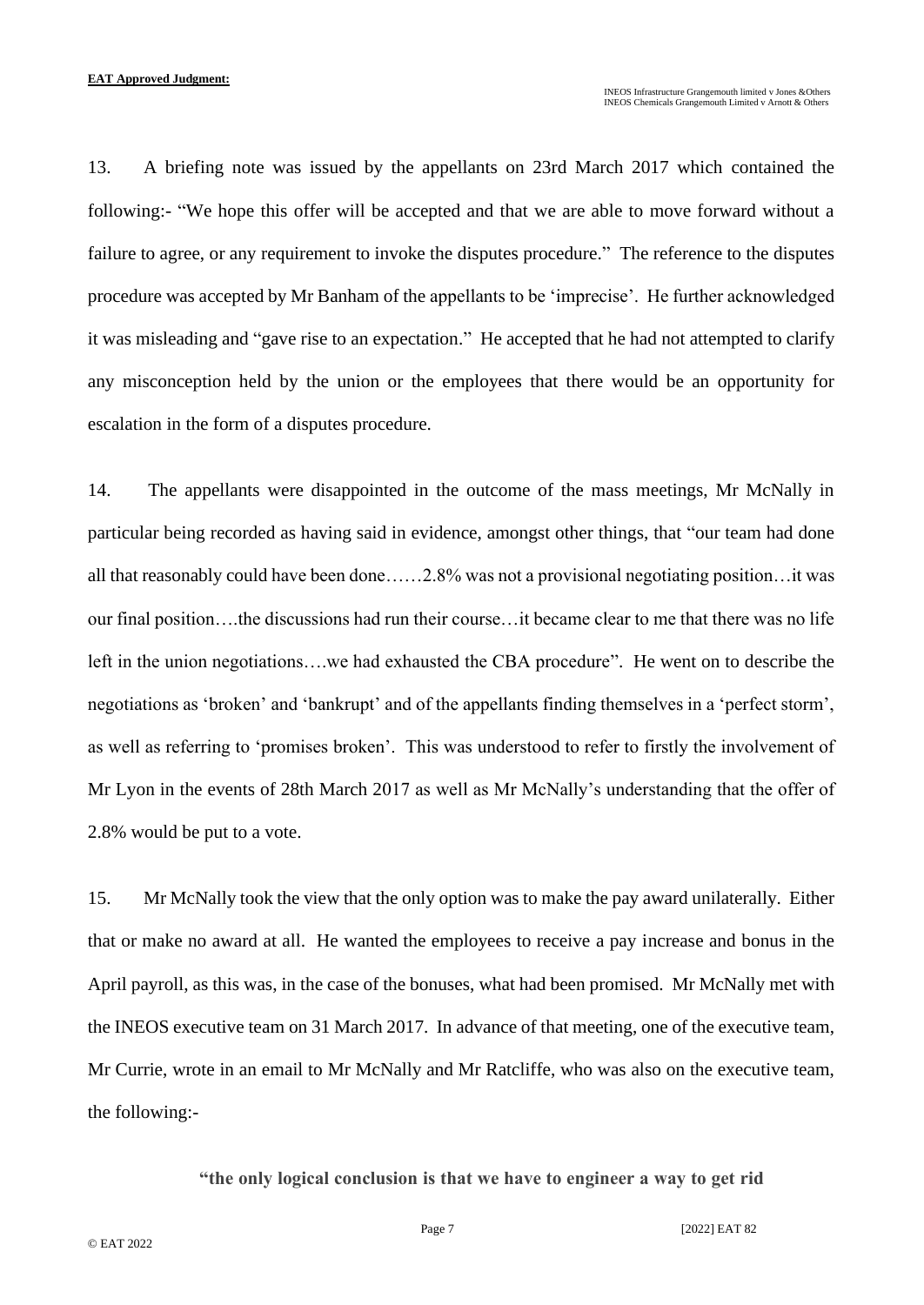**of Unite & replace them with a different representative body (which could be a different union of course if that is where the work force want to go)."**

The outcome of the meeting was that Mr McNally was authorised to make the pay award unilaterally.

16. On 5th April 2017 Mr McNally sent the following communication to the appellants employees:-

> **"This morning, INEOS has given notice to terminate the collective bargaining agreements with Unite for ICGL and IIGL. As of today, we will implement our pay increase as described in our latest offer backdated to 1st January 2017. We will also pay business and retention bonuses to all employees that qualify in the April pay roll.**

> **The negotiations with Unite have been very unsatisfactory. There has been no "fresh start" as was promised. We offered more than 25 meeting dates to Unite over the past 5 months of which only 4 were acceptable to them. Recent mass meetings have been rude and abusive. We are very happy to negotiate with either a works council or an alternative union, but not with Unite.**

> **We have committed huge sums of money to renew the Grangemouth site and you, the employees, have worked tirelessly on this for the past three years. Grangemouth deserves a constructive and friendly working environment after all we have gone through together, not the divisive, hostile battleground that Mr Lyon and Unite are seeking. We are very proud of what everyone has achieved at Grangemouth and cannot stand by and see it being denigrated by Unite. I have attached a more detailed factual note and hope to meet with you in the next few days"**

The accompanying note set out the appellants' version of what had gone wrong in the pay negotiations

and specifically referred to Mr Lyon's involvement.

17. Mr McNally's explanation for proceeding this way was this:-

**"The reason we made the award was because it was the right thing to do: (for the companies) to help us retain and attract the right people to work for us (and for our people generally) in recognition of the good**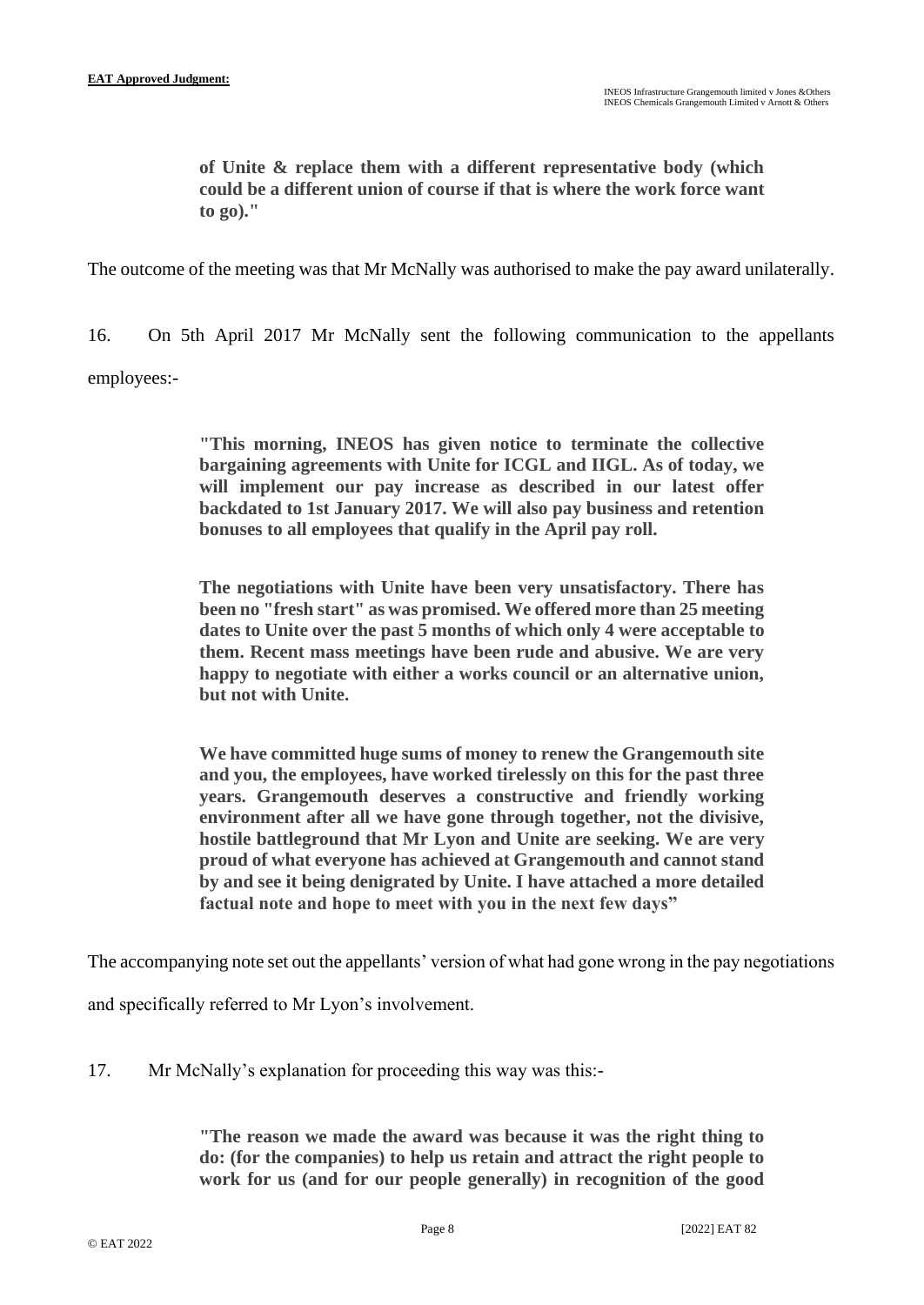**work of our employees and to thank those who had worked through the Survival Plan and had received no pay rise for three years. The purpose of making the award unilaterally was not to end or undermine collective bargaining, and making the increased pay award didn't have that effect. Anyway, there was no need for us to find a complicated way to get out of collective bargaining as there was a straightforward option: we could achieve the termination of Unite recognition by giving notice to terminate the 2013 CBAs. That is what we did. The relationship with Unite was broken, so we gave them three months' notice of our wish to terminate the 2013 CBAs, as allowed under the terms of the agreement. During the three month notice period, Unite remained the recognised union and the obligations on both sides under the agreements remained in place. The pay award was not an incentive to employees to dislodge Unite or give up any collectively bargained terms."**

## **The applicable law**

18. Section 145B of the **Act** is in the following terms:-

**"145B Inducements relating to collective bargaining**

**(1) A worker who is a member of an independent trade union which is recognised, or seeking to be recognised, by his employer has the right not to have an offer made to him by his employer if–**

**(a) acceptance of the offer, together with other workers' acceptance of offers which the employer also makes to them, would have the prohibited result, and**

**(b) the employer's sole or main purpose in making the offers is to achieve that result.**

**(2) The prohibited result is that the workers' terms of employment, or any of those terms, will not (or will no longer) be determined by collective agreement negotiated by or on behalf of the union.**

**(3) It is immaterial for the purposes of subsection (1) whether the offers are made to the workers simultaneously.**

**(4) Having terms of employment determined by collective agreement shall not be regarded for the purposes of section 145A (or section 146 or 152) as making use of a trade union service.**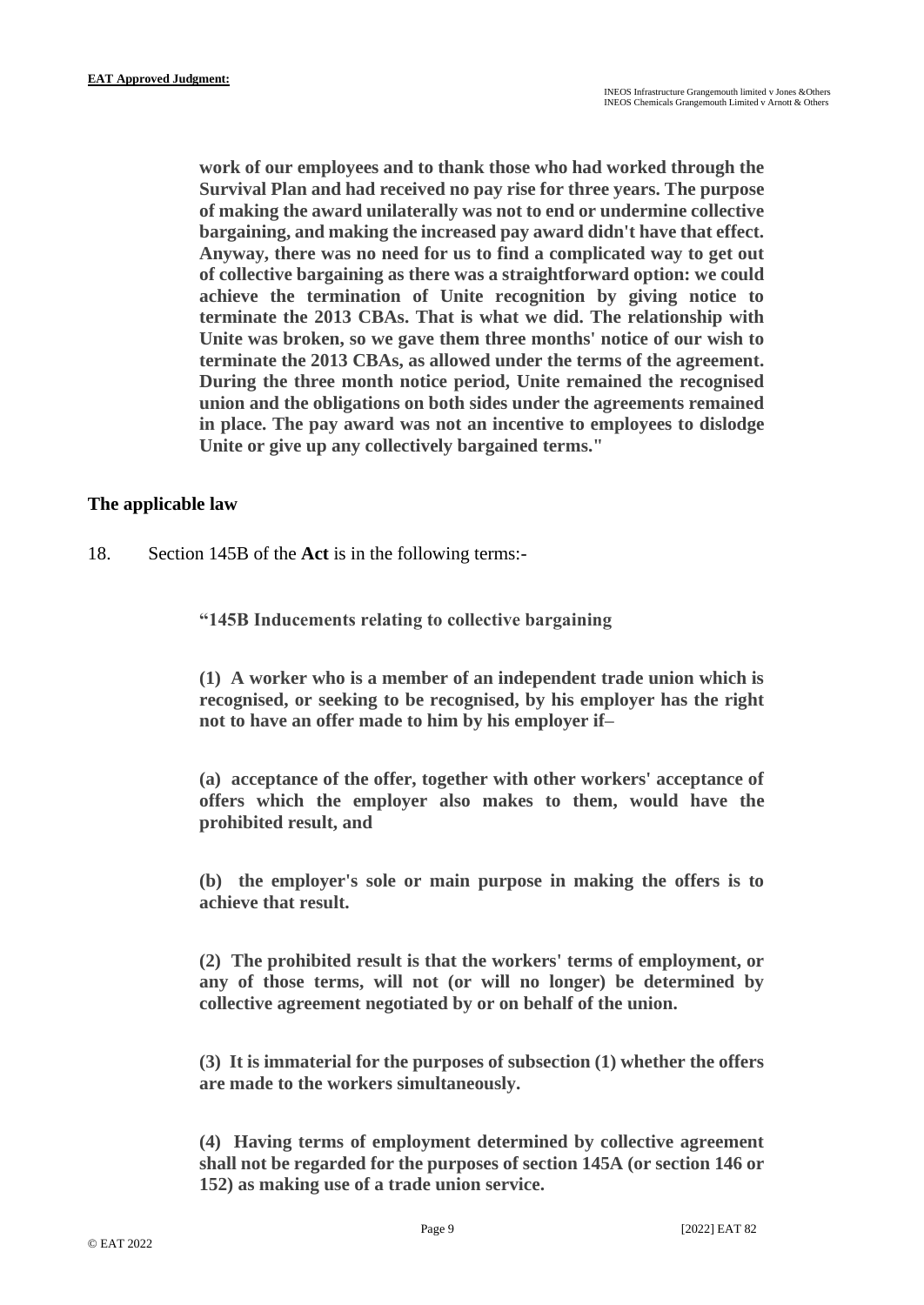**(5) A worker or former worker may present a complaint to an employment tribunal on the ground that his employer has made him an offer in contravention of this section."**

19. Section 145D provides:-

**"145D Consideration of complaint**

**2) On a complaint under section 145B it shall be for the employer to show what was his sole or main purpose in making the offers.**

**(4) In determining whether an employer's sole or main purpose in making offers was the purpose mentioned in section 145B(1), the matters taken into account must include any evidence–**

**(a) that when the offers were made the employer had recently changed or sought to change, or did not wish to use, arrangements agreed with the union for collective bargaining,**

**(b) that when the offers were made the employer did not wish to enter into arrangements proposed by the union for collective bargaining, or**

**(c) that the offers were made only to particular workers, and were made with the sole or main purpose of rewarding those particular workers for their high level of performance or of retaining them because of their special value to the employer"**

20. The Supreme Court considered the proper interpretation and application of section 145B in **Kostal**. In that case, the claimants had succeeded before the Employment Tribunal, and the Employment Appeal Tribunal. The employers appealed to the Court of Appeal where they were successful and the claims were dismissed. The claimants then appealed to the Supreme Court. The Supreme Court firstly considered the question of the proper interpretation of section 145B having regard to its purpose, as informed by the European jurisprudence on article 11 of the European Convention on Human Rights which underpinned the bringing into force of section 145B. Secondly,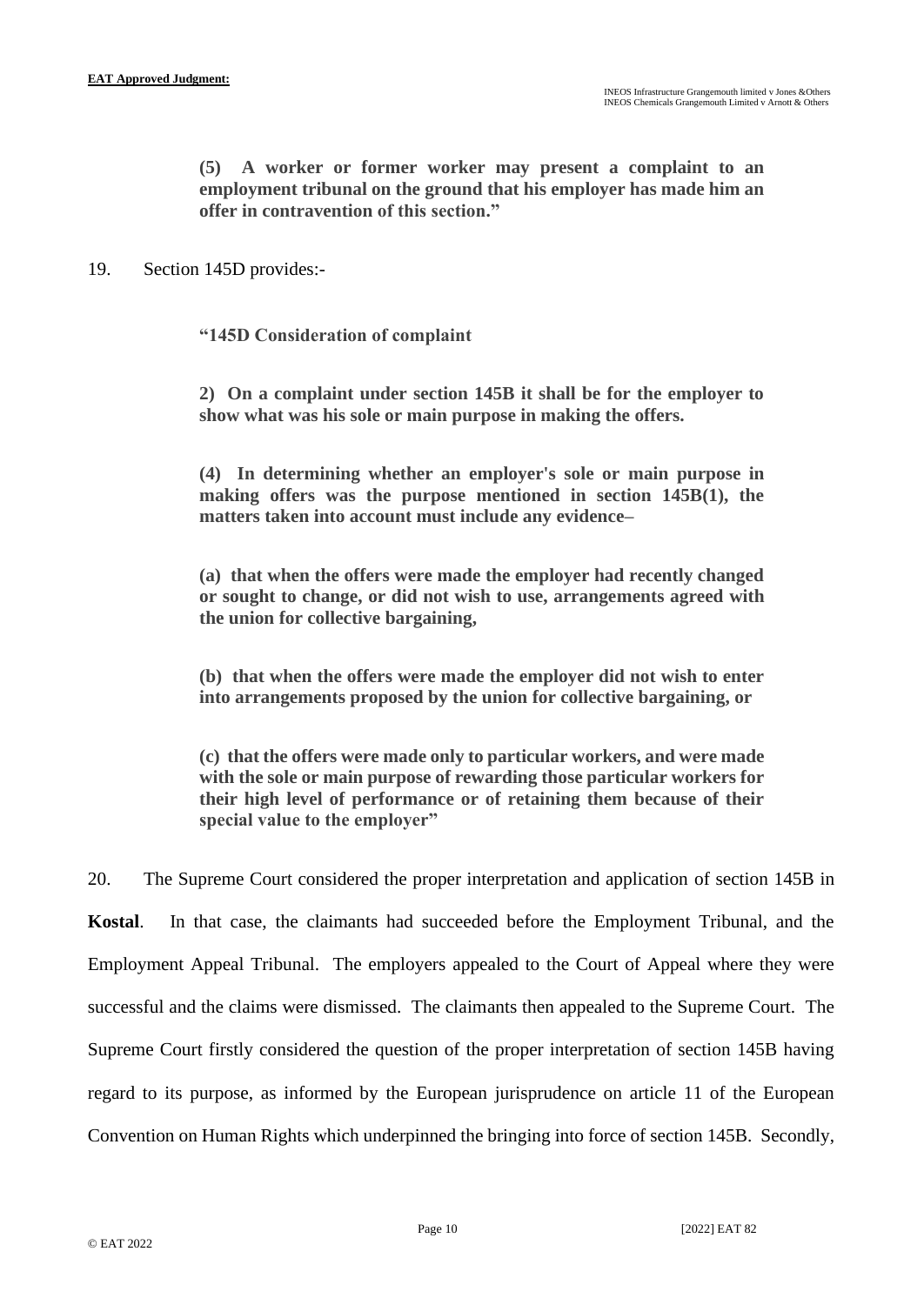an application of that interpretation to section 145B led to the conclusion (by the majority, expressed

in the speech of Lord Leggatt) that

**"65. I think it is possible to read section 145B in a way which gives meaning and effect to this significant feature of its language and does so in a way which is compatible with article 11 . Once it is recognised that the question whether the acceptance of offers would have the prohibited "result" is a question of causation, it is evident that the state of affairs described in subsection (2) cannot be regarded as the "result" of acceptance of the offers if it would inevitably have occurred anyway, irrespective of whether the offers were made and accepted. In that case there would be no causal connection between the presumed acceptance of the offers and the state of affairs described in subsection (2). More specifically, in order for offers made by the employer to workers to be capable of having the prohibited result, there must be at least a real possibility that, if the offers were not made and accepted, the workers' relevant terms of employment would have been determined by a new collective agreement reached for the period in question. If there is no such possibility, then it cannot be said that making the individual offers has produced the result that the terms of employment have not been determined by collective agreement for that period. In other words, it is implicit in the definition of the prohibited result that the workers' terms of employment, or any of those terms, will not (or will no longer) be determined by collective agreement negotiated by or on behalf of the union when they otherwise might well have been determined in that way ."**

Lord Leggatt continued at paragraph 67:-

**"67. Likewise, where there is a recognised union, there is nothing to prevent an employer from making an offer directly to its workers in relation to a matter which falls within the scope of a collective bargaining agreement provided that the employer has first followed, and exhausted, the agreed collective bargaining procedure. If that has been done, it cannot be said that, when the offers were made, there was a real possibility that the matter would have been determined by collective agreement if the offers had not been made and accepted. What the employer cannot do with impunity is what the Company did here: that is, make an offer directly to its workers, including those who are union members, before the collective bargaining process has been exhausted.**

**68. It was argued on behalf of the Company that it may be difficult to say with certainty whether the collective bargaining process has been**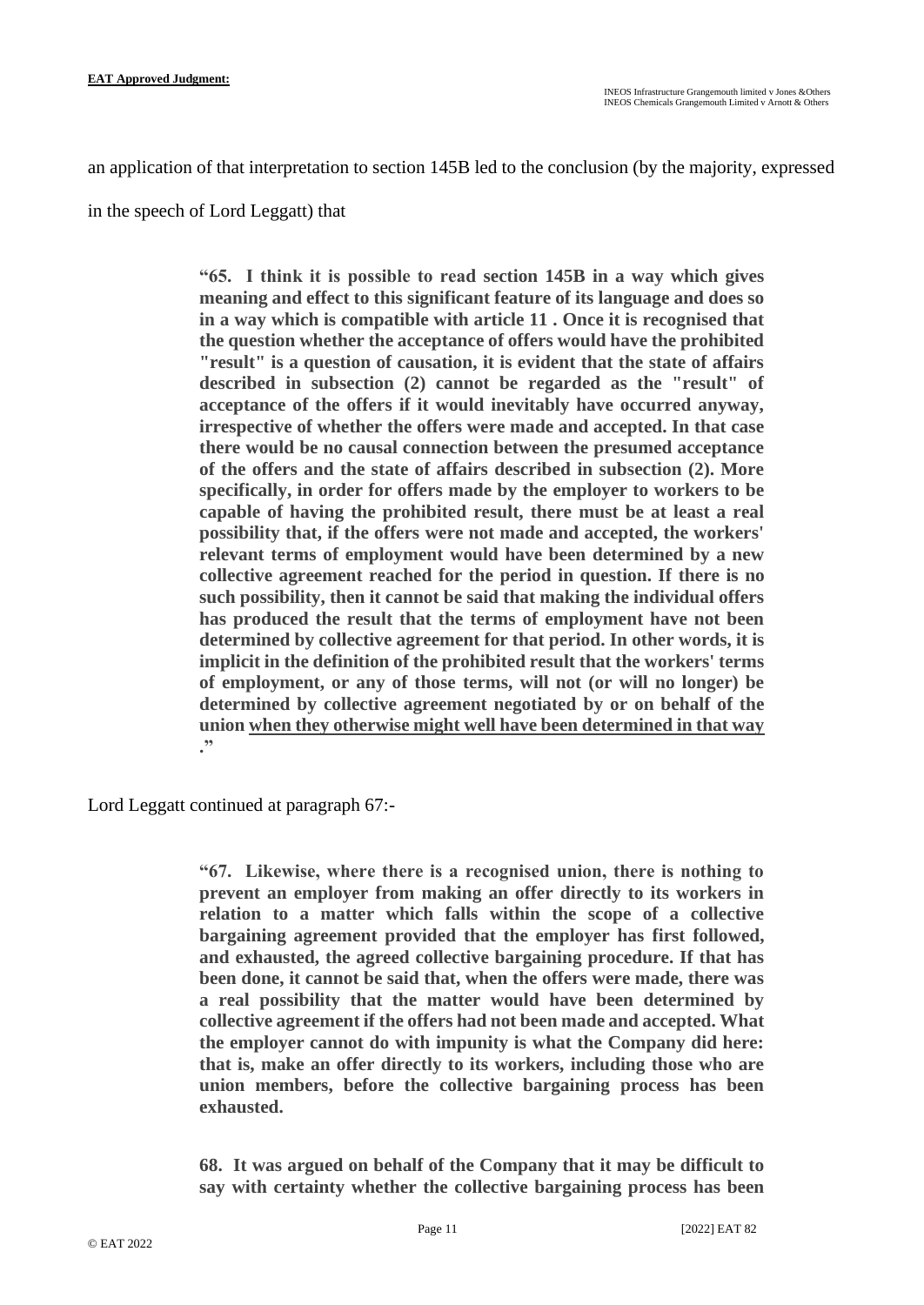**exhausted in any particular case and that this interpretation therefore exposes employers to risks which they cannot afford to take and hence would unreasonably restrict their freedom of negotiation. I do not accept this. In my view, employers have two means of protection against that risk. The first is to ensure that the agreement for collective bargaining made with the union clearly defines and delimits the procedure to be followed…….. A second level of protection is provided by the requirement of section 145B(1)(b) that the section will not be contravened unless the employer's sole or main purpose in making the offers is to achieve the prohibited result. If the employer genuinely believes that the collective bargaining process has been exhausted, it cannot be said that the purpose of making direct offers was to procure the result that terms will not be determined by collective agreement when that otherwise might well have been the case.**

**69. This interpretation of section 145B is further supported by section 145D(4)(a) of the 1992 Act . That provision identifies, as a matter which must be taken into account in determining whether an employer's sole or main purpose in making offers was the prohibited purpose, any evidence:**

**"that when the offers were made the employer … did not wish to use, arrangements agreed with the union for collective bargaining."**

**As Professors Alan Bogg and Keith Ewing have pointed out in a commentary on this case, this supports the inference that, where the acceptance of individual offers would by-pass arrangements agreed with the union for collective bargaining, such acceptance would have the prohibited result: see Bogg and Ewing, "Collective Bargaining and Individual Contracts in Kostal UK Ltd v Dunkley: A Wilson and Palmer for the 21st century?" (2020) 49 ILJ 430, 451."**

Lord Leggatt then considered the application of those principles to the facts of the case and concluded:-

**"71. I conclude that, on the proper interpretation of section 145B of the 1992 Act , an offer would have the prohibited result if its acceptance, together with other workers' acceptance of offers which the employer also makes to them, would have the result that the workers' terms of employment, or any of those terms, will not (or will no longer) be determined by collective agreement negotiated by or on behalf of the union when, had such offers not been made, there was a real possibility that the terms in question would have been determined by collective agreement. That must ordinarily be assumed to be the case where there**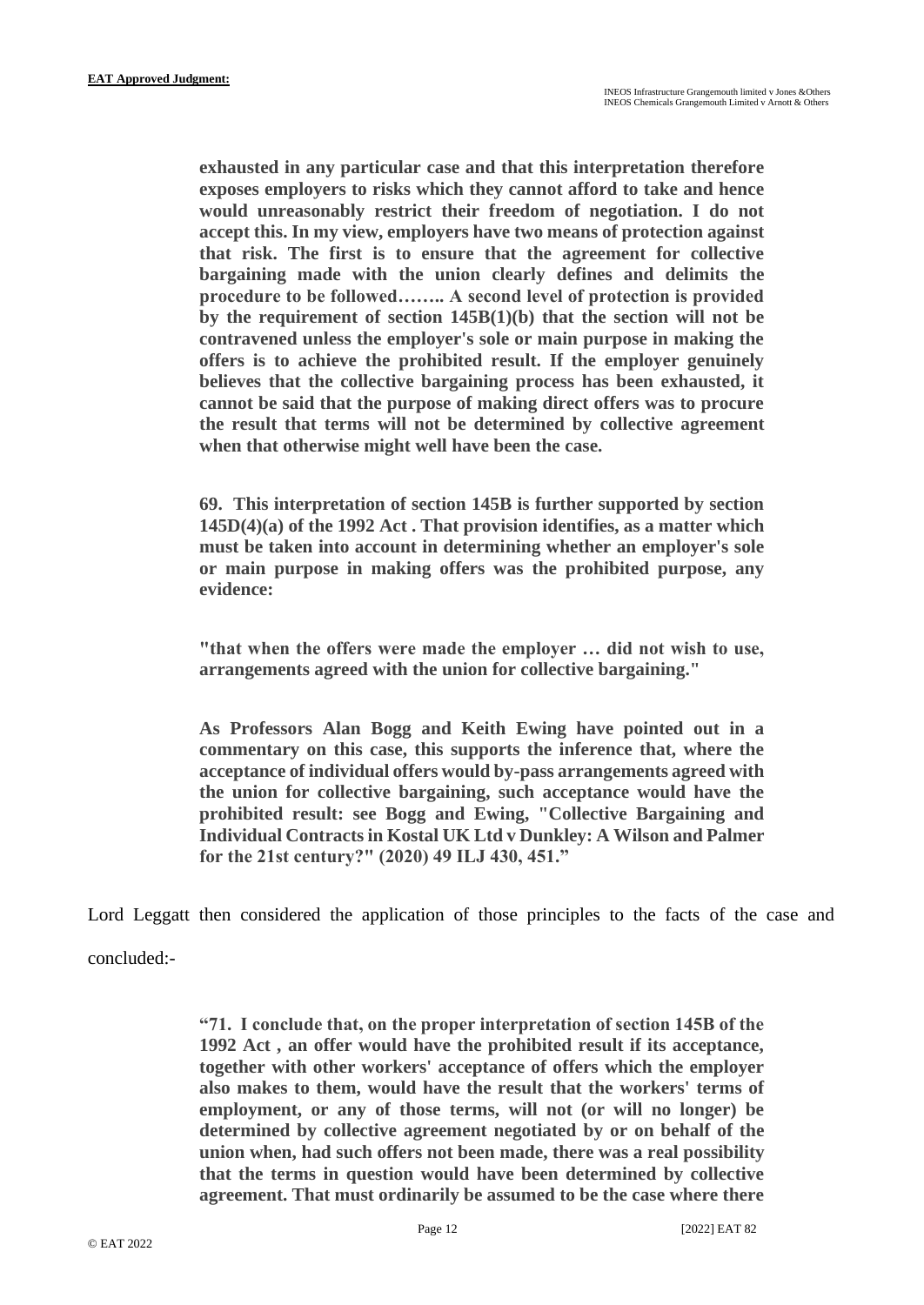**is an agreed procedure for collective bargaining in place which has not been complied with."**

## **Submissions**

21. I was favoured with detailed and helpful written skeletons by both Mr Burns Q.C., who appeared for the appellants, and Mr Segal Q.C., who appeared for the claimants. Each supplemented those written skeleton arguments with oral submissions.

#### **What is the 'mischief' to which section 145B is directed?**

22. For the appellants, Mr Burns began with an overarching submission that the purpose of section 145B was two-fold:- Firstly to stop an employer making an offer to union members which if accepted causes them to surrender collective bargaining rights, with the second purpose being that the employer must not make an offer to union members that would cause collective bargaining to be by-passed, or, put another way, that the employer may not make an offer to workers while collective bargaining is still going on in order to bypass collective bargaining.

23. He developed that submission under reference to two broad grounds of appeal – did the Employment Tribunal err in its approach to 'prohibited result', and was there an error in the approach to 'prohibited purpose'? Mr Burns also had a third 'Scots Law' aspect to his submissions, although his primary position was that he could succeed on his other points without requiring to rely on the Scots Law argument. In summary though, his argument under Scots Law was that the Employment Tribunal had erred in concluding that unilateral promise cannot be made in a bilateral contract situation, the Tribunal was plainly wrong as there were numerous examples where Scots Law allows a unilateral promise in a bilateral situation. This argument was developed later by Mr Burns as noted below.

## **The question of 'offer' and 'acceptance'**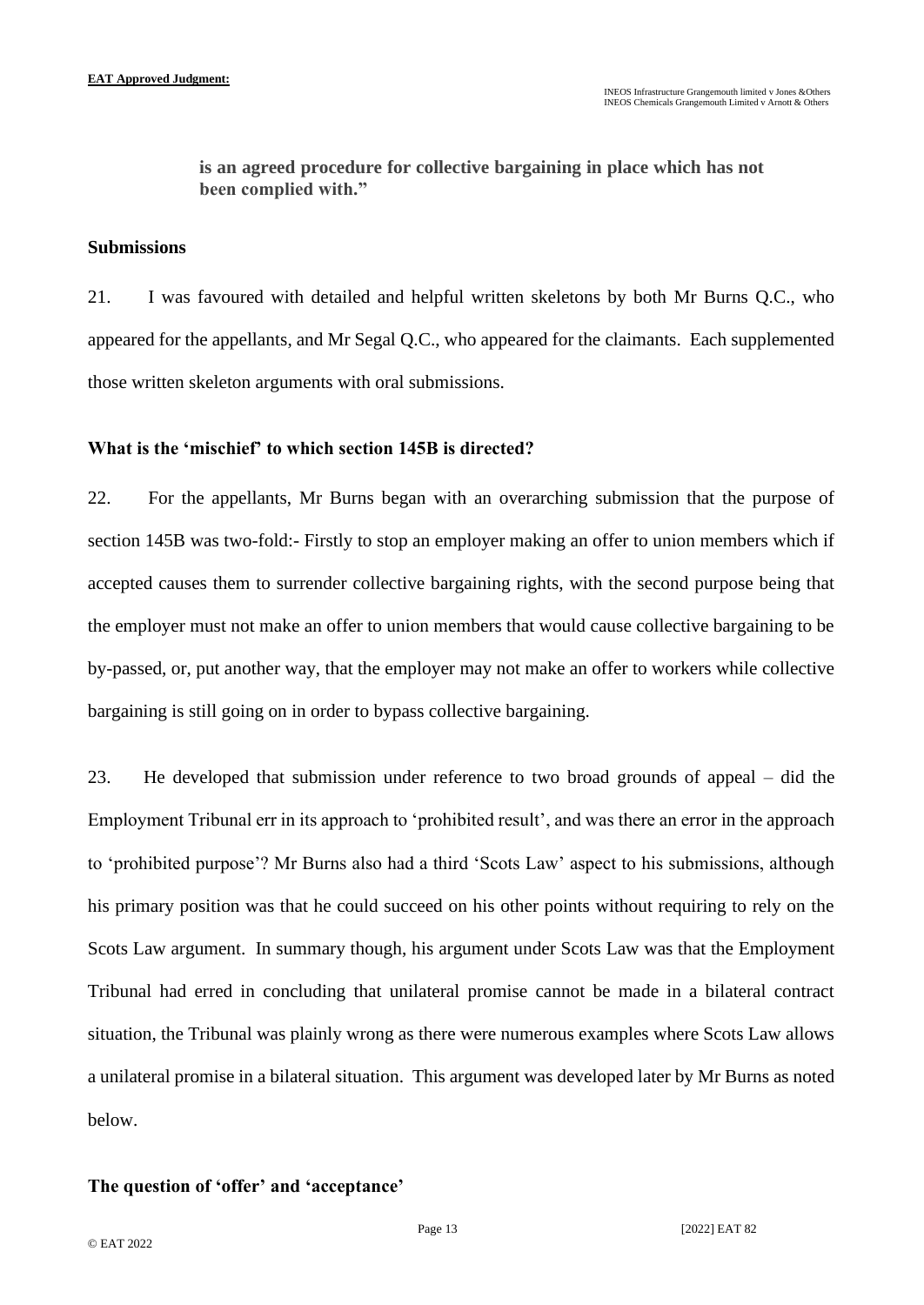24. Mr Burns' primary position under this first main branch of his submissions was that there had been no 'offer' in terms of section 145B acceptance of which would have had the prohibited result. This echoed the appellants' position before the Employment Tribunal. In developing this argument Mr Burns began with a consideration of the terms of the CBA's in this case, against a background of a helpful explanation of the general nature of such agreements.

25. It was Mr Burns' submission that there was a key difference North and South of the border on this question – specifically, that in England it was only possible to do one thing in the context of pay negotiations as between employer and employee, and that is to make an offer for the employees to accept, normally by implication. If the workers are unhappy with the offer, then the contract cannot be imposed upon them. The difference in Scots Law, suggested Mr Burns, is that one party, the employer in this case, can make a unilateral promise to the employees which is binding and enforceable and is collateral to the main contract between the parties and thus, importantly, not within the provisions of section 145B.

26. In the present case, the unilateral promise did not come as a matter of fact during the collective bargaining process, it came after collective bargaining had finished and the employer had decided the 'final offer' was indeed their final position. They wanted their employees to have a pay rise, and so imposed it on them. In England, argued Mr Burns, that set of circumstances would be construed as a breach of contract, or more specifically a repudiatory breach which could be accepted, and the contract brought to an end, or the repudiation could be waived and the employee could continue with their contract. When asked whether this would not give rise to different results North and South of the border in the application of a statute of UK wide extent, Mr Burns accepted that this might be so but that this was not unheard of, and placed reliance upon **McNeill v Aberdeen City Council** 2014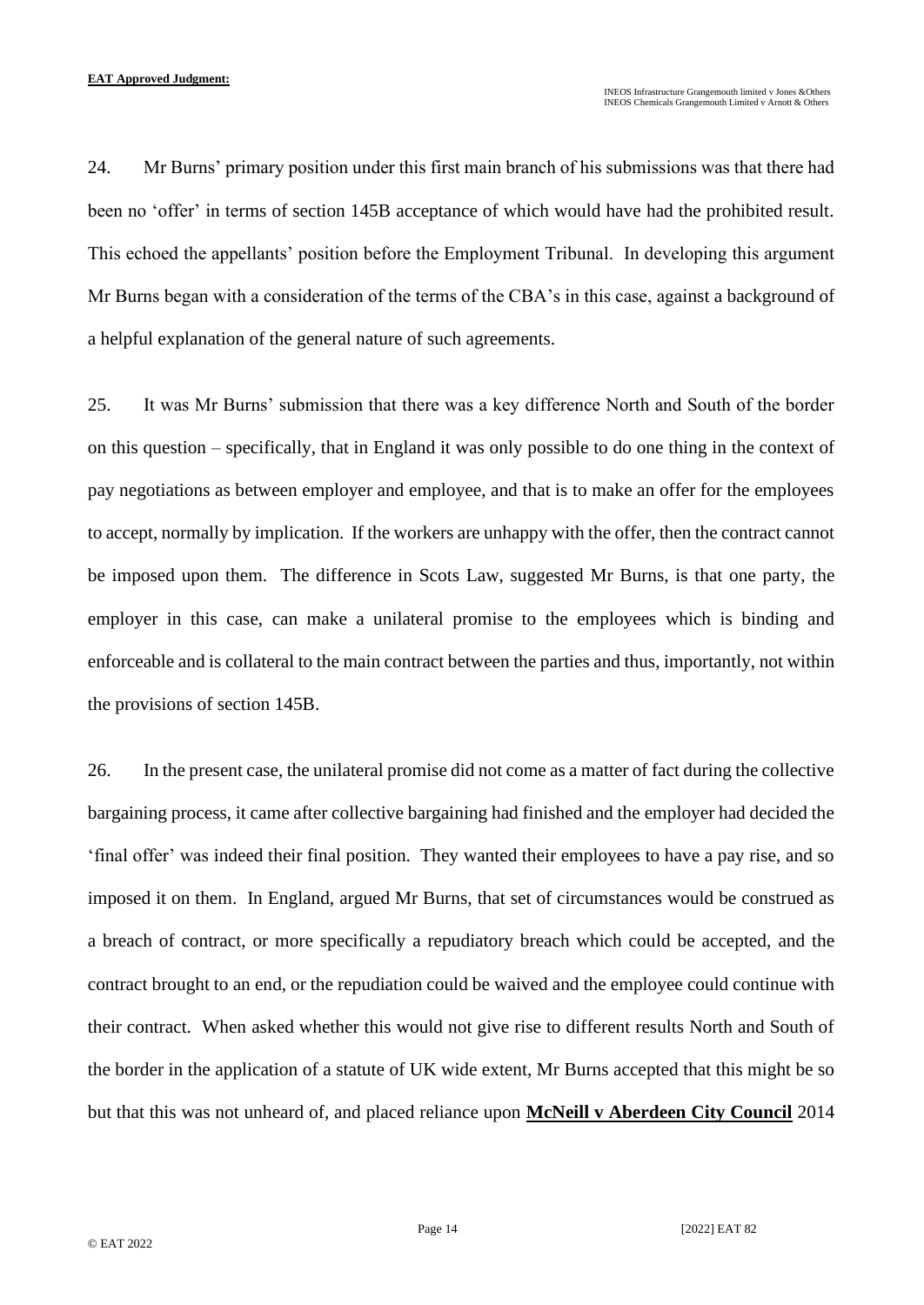S.C. 335 in this regard. The key question, argued Mr Burns was whether what was put to the employees in this case should be regarded as an offer, or a unilateral obligation.

#### **Does acceptance of the 'offer' have the prohibited result?**

27. Mr Burns further developed his submission to the effect that the question of the proper characterisation of the communication from the employer was not essential in order for the appeal to be upheld – however this communication was characterised, it came after the collective bargaining process had finished, and, in accordance with **Kostal**, any offer after that point was fair. No criticism could be made of an employer breaching collective bargaining if a reasonable offer was made after their full and final position had been put forward.

28. Further, the right guaranteed by Article 11, and therefore protected by section 145B was the freedom to be represented by a union, and the right for the Trade Union to have its views heard. If however the Union elected to wait until after negotiations had concluded before coming in with a more reasonable offer, the employer does nothing wrong if it says that the offer should have been made during the collective bargaining process. The alternative, suggested Mr Burns would be that the union could continue to make proposals after a 'final' offer is made by the employer, with the result that the employer effectively has a 'Sword of Damocles' hanging over its head. This, he contended, took the form of the Union always being able to keep the 'section 145B card up its sleeve' and hold the employer to an obligation to keep negotiations open even after they had, in fact and viewed objectively, come to an end. That, Mr Burns argued, would amount to subverting the Supreme Court in **Kostal**, where the majority view was clear that there would be no liability under section 145B if the collective bargaining process was followed and completed.

29. The critical question therefore for the assessment of whether or not section 145B is engaged is whether or not, objectively, negotiations are at an end. This was essential for determining the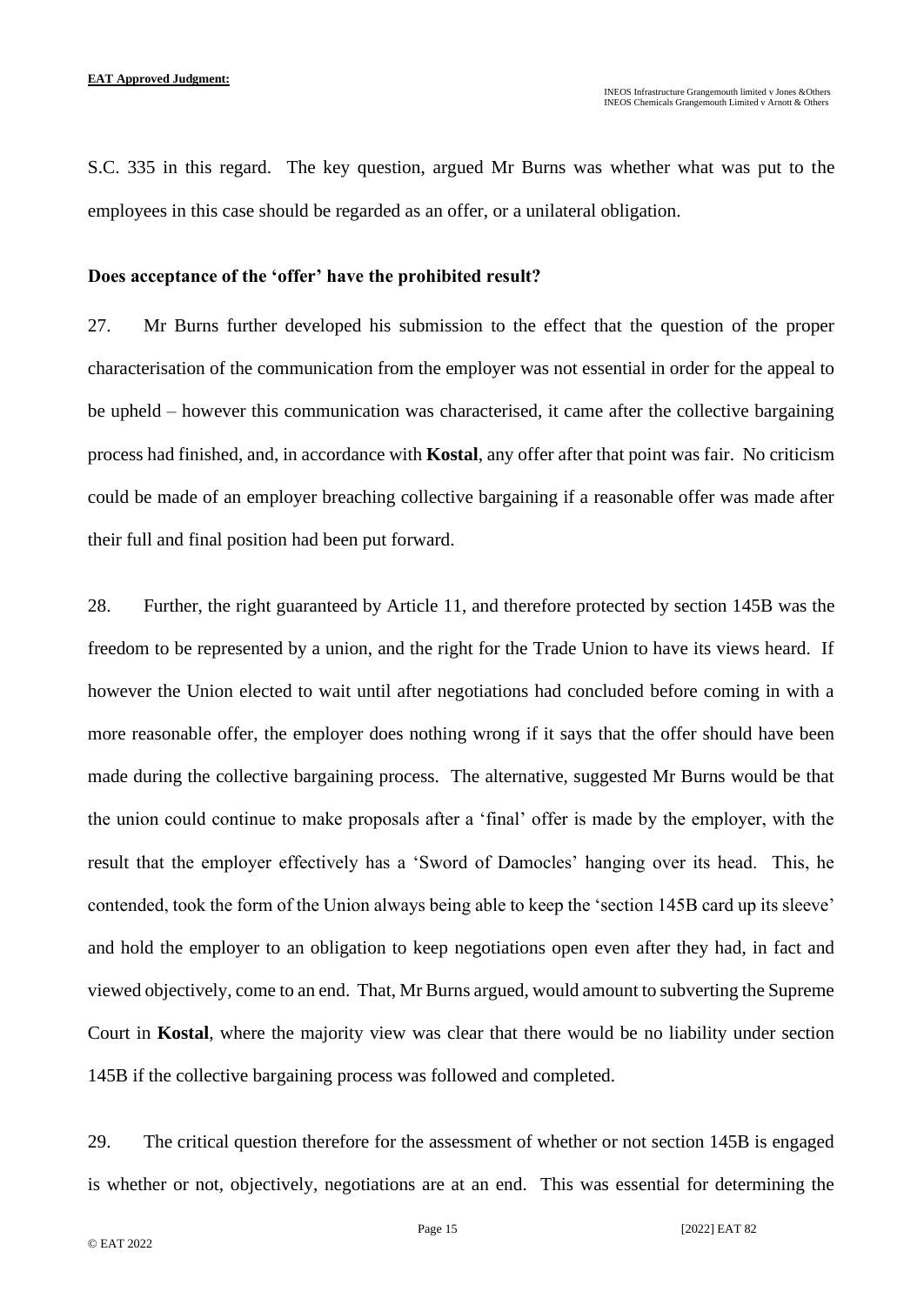prohibited result and this exercise required the Tribunal to assess objectively what is the process that the parties have agreed, whether that process had been completed or not, and whether the offer came before or after the end of that process. It was important to remember also that the Supreme Court had also confirmed that the employer has a subjective defence under section 145B in that an offer was only unlawful if it bypassed collective bargaining and it was the employer's purpose to make and offer which bypassed the agreement.

30. Applying that analysis to the present case, Mr Burns accepted that if, as he described it, a 'new' collective bargaining process had been re-started, knowing what the Tribunal learned from the evidence which was that the Union position was softer than had been suggested, a few more meetings might have led to a resolution, but that was not the approach described by the Supreme Court – it mattered not that a deal might have been done. In fact, Mr Burns contended, the findings of the Employment Tribunal in this case were to the opposite effect, that is to say the offer came at a stage after the collective bargaining process had concluded, and that the right protected under the legislation did not include a right to 'additional' rounds of collective bargaining – rather the right was only to one round of bargaining after which the right protected, and the sanction for breach of that right, under section 145D fell away.

31. In the present case Mr Burns suggested that the decision of the Employment Tribunal should be read as concluding that the parties were close to an agreement and that if they had chosen to embark on a second round of negotiations, a resolution might have been achieved.

32. As support for that proposition, Mr Burns identified passages from the judgment of the Employment Tribunal which he said supported his position, for example the finding at paragraph 32 that there was a 'final' meeting at which a 'final and best offer' was made. The recording of these facts, suggested Mr Burns, made it clear that there could be no further meeting, the process was at an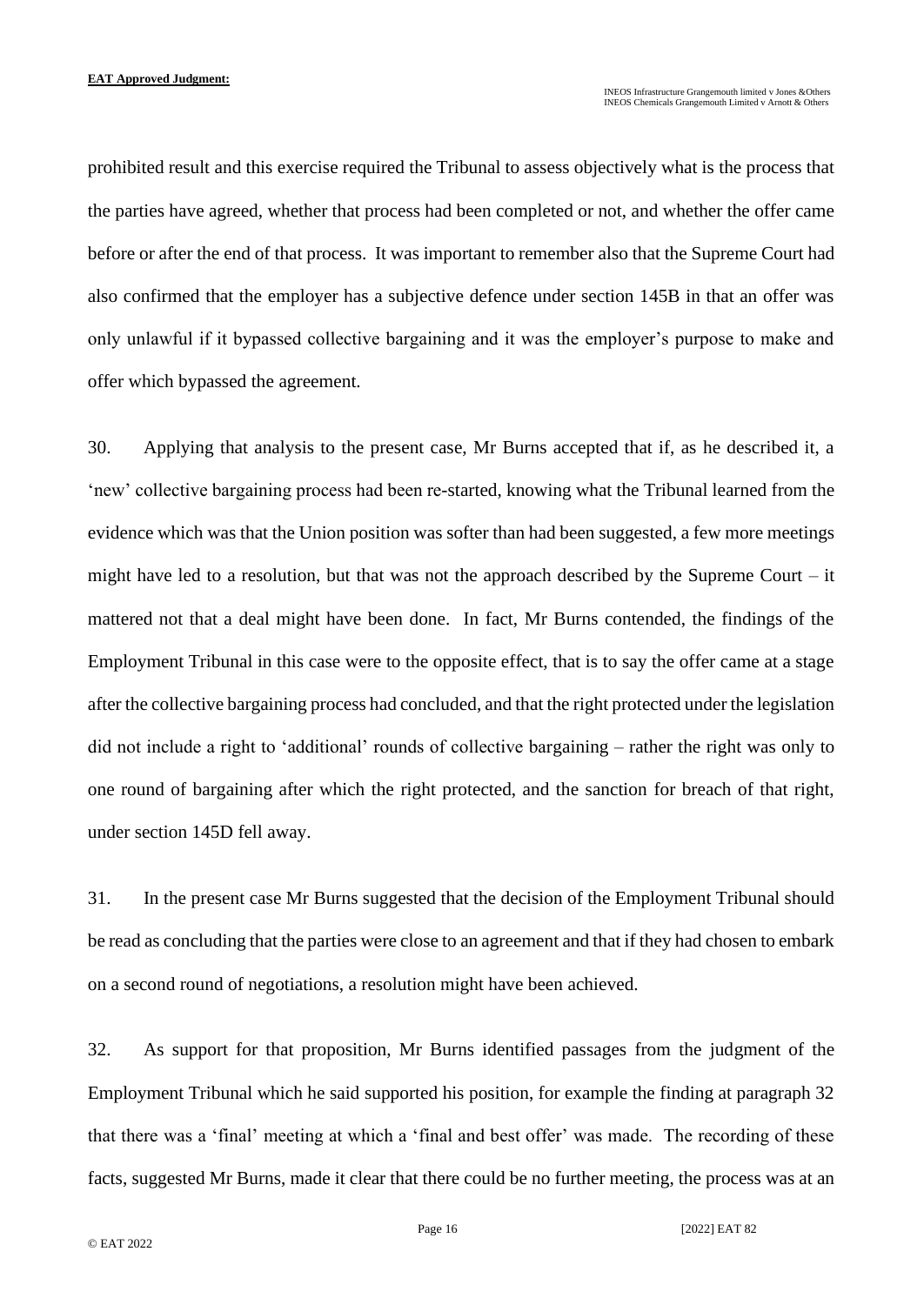end. The clarity of these findings in fact meant that there was no requirement for the case to be remitted back to the Tribunal to obtain further findings as to whether the process had been exhausted as a matter of fact. The position was so clear, submitted Mr Burns, that the Employment Appeal Tribunal could safely conclude that there was only one answer to the question before it.

33. Any alleged contradiction of that position emanating from the finding that parties expected that there would be a 'next stage' (see paragraph 46 of the Judgement) could be reconciled in the following way – properly understood, both sides did think there would be a next stage, if collective bargaining failed, and that was because both had forgotten that schedule 2 of the CBA's did not apply to the collective bargaining itself and the reality of the situation, namely that the process was exhausted, could find support in the evidence of Mr McNally as set out by the Tribunal at paragraph 49 of its Judgement. Mr Burns reiterated his submission that if an employer believes they have exhausted the procedure, then it is lawful to avoid the application of section 145B and would provide a complete defence to the claim.

34. Mr Burns concluded his submissions on this chapter of the appeal by applying the analysis in **Kostal** to the facts of the present case – in so doing Mr Burns emphasised that there was no question in this case of the employer ignoring or bypassing the procedure, that the employer had not 'dropped in and out' of collective bargaining. Further that the legal analysis in the Tribunal Judgement followed that of the EAT in **Kostal** – since that reasoning had been rejected by the Supreme Court, then on that ground alone the appeal was bound to succeed. Finally, Mr Burns revisited the Scots Law question and reaffirmed his contention that in Scots Law, whether something is an offer or not is determined in accordance with an objective construction of its terms. On that basis, properly understood, the communication of the pay rise in this case was indeed a unilateral promise or obligation which was collateral to the main agreement. He relied upon **Walker on Contracts** at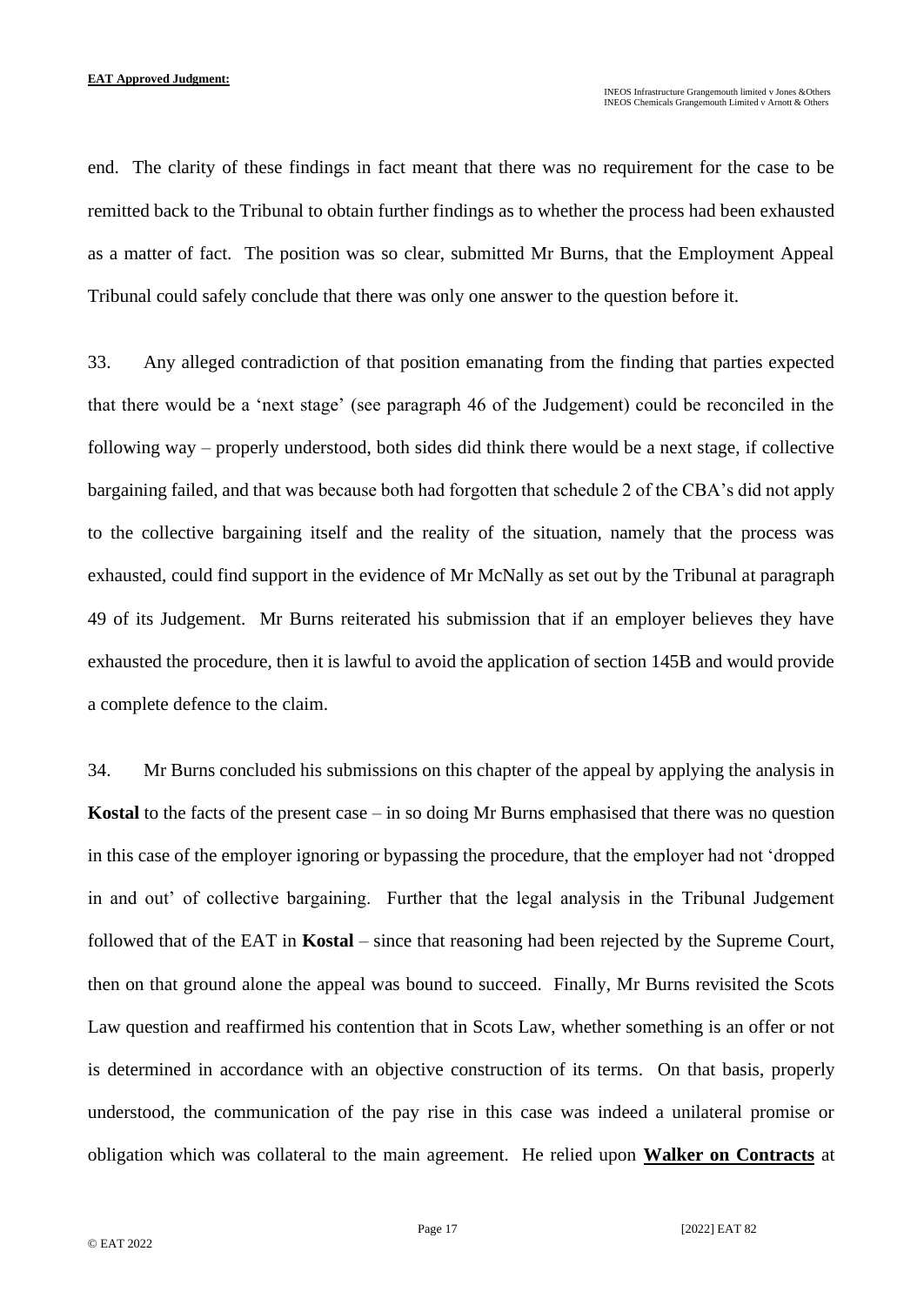paragraphs 2.10 and 2.33, **McBryde on Contract** at 2-10, 2-11, 2-20 to 2-24 and 2-28 as well as **The Lord Advocate v City of Glasgow Council** 1990 S.L.T. 721 as authority for that proposition.

#### **Section 145D – what was the employer's sole or main purpose?**

35. Finally, Mr Burns addressed me on the question of the employers' sole or main purpose. In relying upon the evidence of there having been a 'final meeting', a 'final offer' and the evidence of Mr McNally that the negotiations had run their course and that the CBA procedure had been 'exhausted', Mr Burns invited me to conclude that the employers sole or main purpose had not been to achieve the prohibited result; rather that the evidence supported the conclusion that there were genuine business reasons for making the pay award to the employees, which was permissible under this section. Looked at as a whole, the application of the law as now understood following the decision of the Supreme Court in **Kostal** to the findings in fact made by the Employment led to the conclusion that the Employment Tribunal had erred in law and the appeal should be allowed.

#### **Submissions for the Claimants**

36. Mr Segal opened his submissions by inviting me to conclude that resolution of this appeal could be found in three sentences:- firstly the causation test as set out in the first sentence of paragraph 71 of **Kostal** (see above), secondly the first sentence of paragraph 106 of the Judgment of the Employment Tribunal which is in the following terms "The respective positions of the two sides were sufficiently close that an observer would regard it as more, rather than less, likely that agreement would have been achieved by further collective bargaining"- to suggest, as Mr Burns had, that this should be read as meaning new rounds of collective bargaining was 'imagining' – and thirdly the final sentence of paragraph 109 of the Employment Tribunal Judgment "we found that the Respondents real purpose was as stated in Mr Currie's email of 29 March 2017 – " to engineer a way to get rid of Unite"".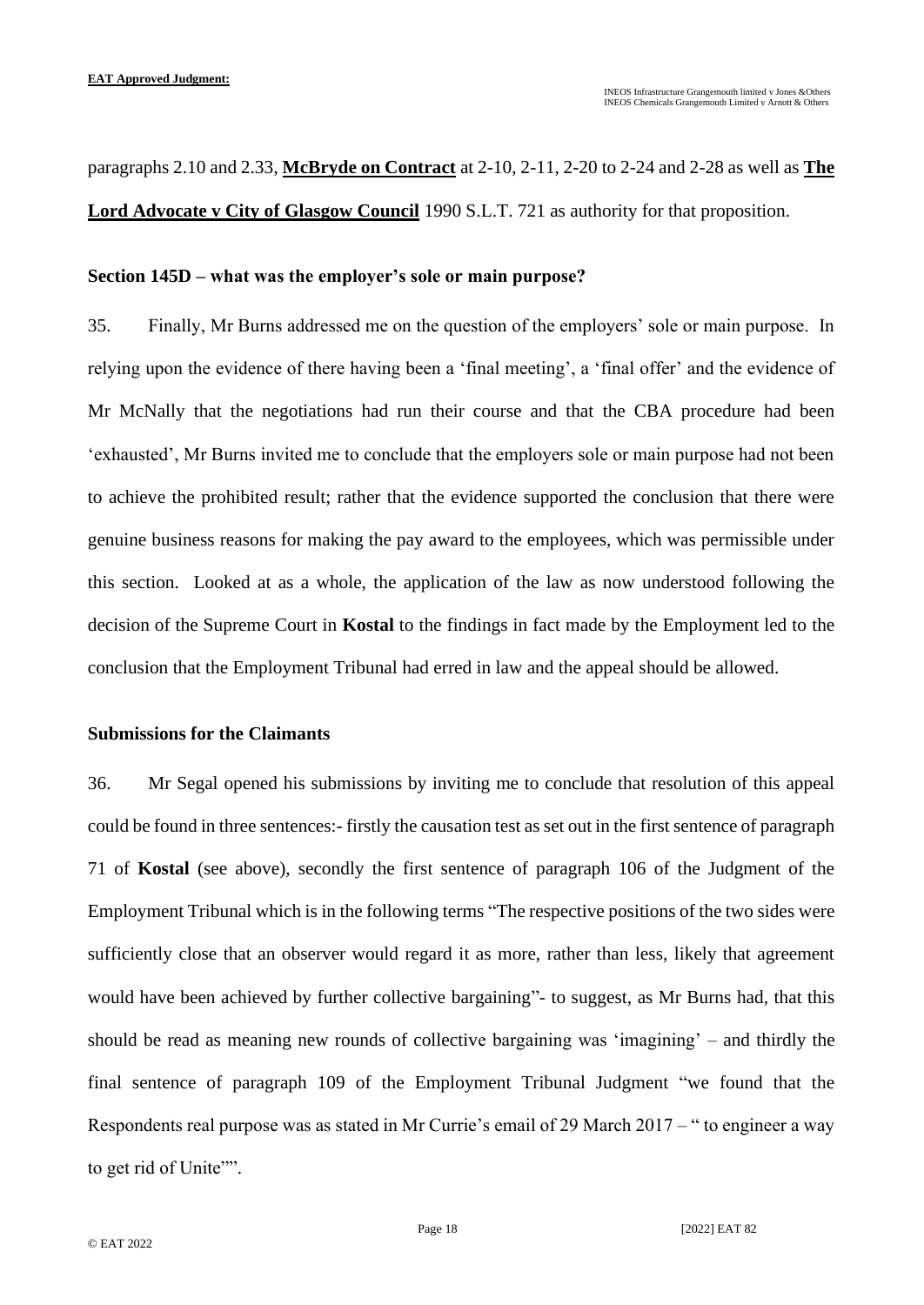37. Mr Segal contended that nothing in the appellants' submissions could undermine the two factual findings narrated above in the light of **Kostal**. The offer made by the appellants had the prohibited result, and their main purpose was to achieve that result.

## **The proper approach to construction**

38. Mr Segal developed that principal submission under reference to **Kostal** and submitted that it was central to the exercise undertaken in **Kostal** that such analysis was placed within the modern case law, including the decision in **Uber BV v Aslam** [2021] UKSC 5, [2021] ICR 657, in particular paragraph 70 of that decision in which Lord Leggatt described the exercise thus:-

> **"The modern approach to statutory interpretation is to have regard to the purpose of a particular provision and to interpret its language, so far as possible, in the way which best gives effect to that purpose. In UBS AG v Revenue and Customs Comrs [2016] UKSC 13; [2016] 1 WLR 1005, paras 61-68 , Lord Reed (with whom the other Justices of the Supreme Court agreed) explained how this approach requires the facts to be analysed in the light of the statutory provision being applied so that if, for example, a fact is of no relevance to the application of the statute construed in the light of its purpose, it can be disregarded. Lord Reed cited the pithy statement of Ribeiro PJ in Collector of Stamp Revenue v Arrowtown Assets Ltd (2003) 6 ITLR 454 , para 35:**

> **"The ultimate question is whether the relevant statutory provisions, construed purposively, were intended to apply to the transaction, viewed realistically."**

39. Mr Segal suggested that the use of the term 'realistically' was most apposite and developed that theme by submitting that although it was common ground that the purpose of section 145B was to protect article 11 rights, those rights were the same on both sides of the border. As Lord Leggatt had emphasised in paragraph 57 of **Kostal**, the right must be one of substance which must not be empty or illusory.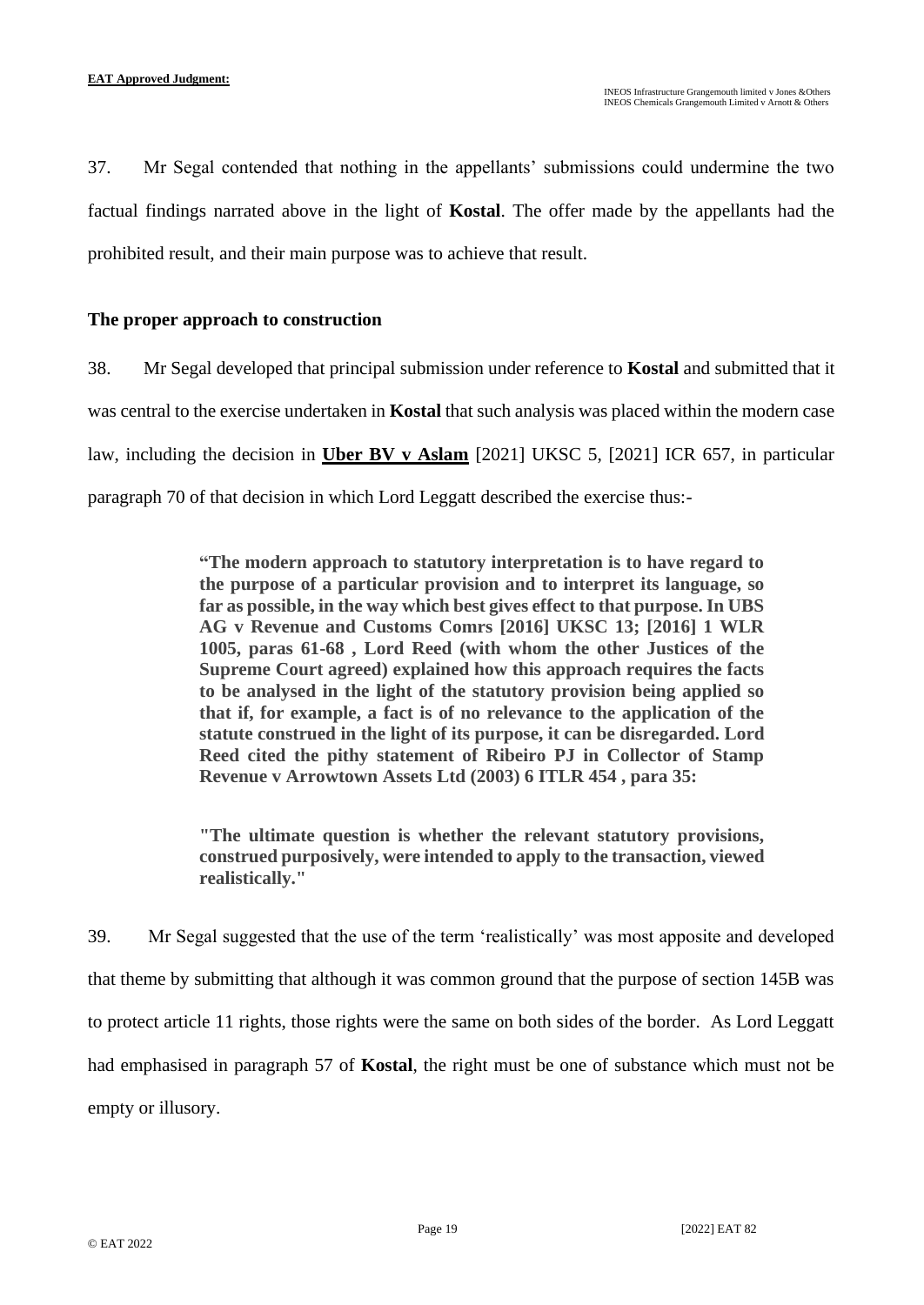40. Mr Segal developed that argument by submitting that the protection offered must be of substance and not empty. In contrast, accepting the appellants' arguments would lead to the consequence that (a) an employer can avoid liability simply by imposing what it wants without substantive collective bargaining; (b) that the employer can argue that so long as it provides accommodation, notice of meetings and notes of agreed meetings (the essential requirements in the CBA's under scrutiny in this case) that would suffice to exhaust the collective bargaining process and thus defeat a claim under section 145B; (c) the employer could avoid liability if it is offended by the approach of the Union – because the Union does something objectionable the employer can take the view that there is no point in continuing and thus avoid liability regardless of the objective validity of that feeling; and finally (d) that the employer can avoid liability by stating that it is making a final offer – that would be the end of the collective bargaining process unless there was some procedure stipulating particular steps that were required as there was in the agreement under consideration in **Kostal**. Mr Segal submitted that it was important to note that the logic of the appellants position was that collective bargaining can be said to be exhausted where the employer presents what it says at that moment is a final offer. That, argued Mr Segal, was not what Lord Leggatt had said or implied at paragraphs 60 and 68 of **Kostal**. Had he wished to, Lord Leggatt could have said that there would be no difficulty ascertaining when collective bargaining is finished where either party makes a final offer, where in fact he had said the opposite, that there can be no clear conclusion to collective bargaining in the absence of an agreed procedure.

#### **The proper context**

41. Mr Segal invited me to bear in mind two matters of context:- firstly a factual matter emerging from **Kostal** which was that the parties in that case had agreed a negotiating procedure consisting of a number of stages including escalation. Therefore the use of the word 'exhausted' by Lord Leggatt had to be seen in the context of a specified procedure that had run its course. The second matter of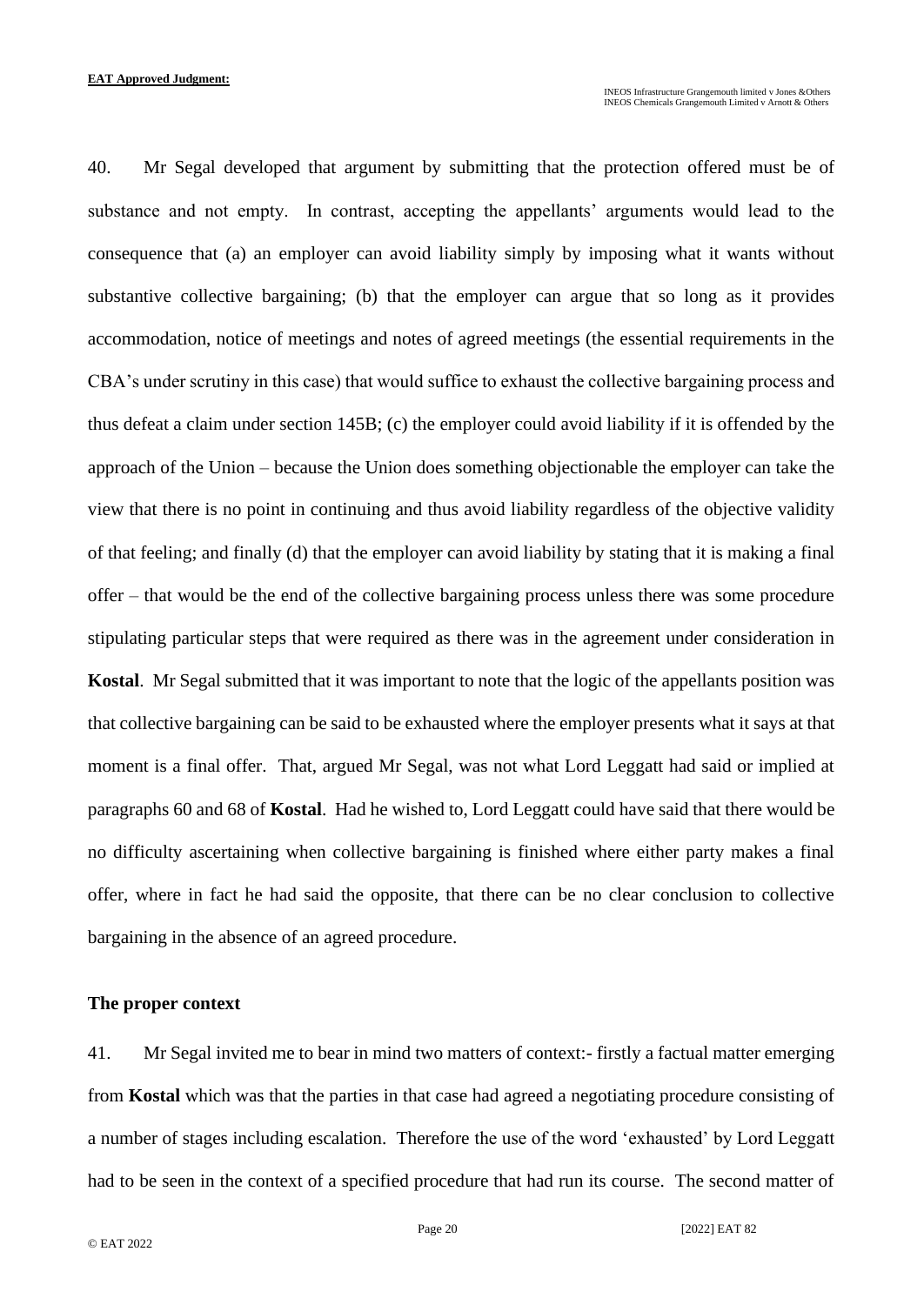context was that the majority in the Supreme Court had rejected the claimants argument that the prohibited result occurred whenever an offer occurred outside of collective bargaining, and that of the appellants that it only occurred when workers were induced, and instead had formulated its own test, holding that the prohibited result occurs when an offer is made outside of collective bargaining but only where, had such offers not been made, they would have been agreed by further collective bargaining – in other words the causation test. Since this was not an argument canvassed by or with parties there was no express consideration of how it would be applied where there was no defined negotiating procedure agreed.

42. Throughout the key paragraphs of Lord Leggatt's analysis, it is clear he assumes that parties will have agreed a negotiating procedure akin to that in **Kostal**. That being so, reference to procedure being exhausted is in the context of collectively agreed procedure having run its course in that a final stage has been completed. These however are evidential questions that may not apply in many cases where employers, such as the appellants, do not agree to follow a specified procedure.

43. That said, Lord Leggatt makes it clear at paragraph 65 that the question of whether the acceptance of offers would have the prohibited result is 'a question of causation' and that "it may be difficult to say with certainty whether the collective bargaining process has been exhausted in any particular case", but that this risk could be avoided with an agreement that delineates and defines the procedure to be followed.

#### **Application of the Kostal test to the present case**

44. Applying that analysis to the present case, Mr Segal submitted that the CBA's did not include a specific bargaining procedure. There was a form of dispute resolution procedure in schedule 2, but this did not apply to the collective bargaining negotiations. There were no minutes of meetings as provided for in the CBA's, rather Mr Johnstone had taken handwritten notes. Therefore in the absence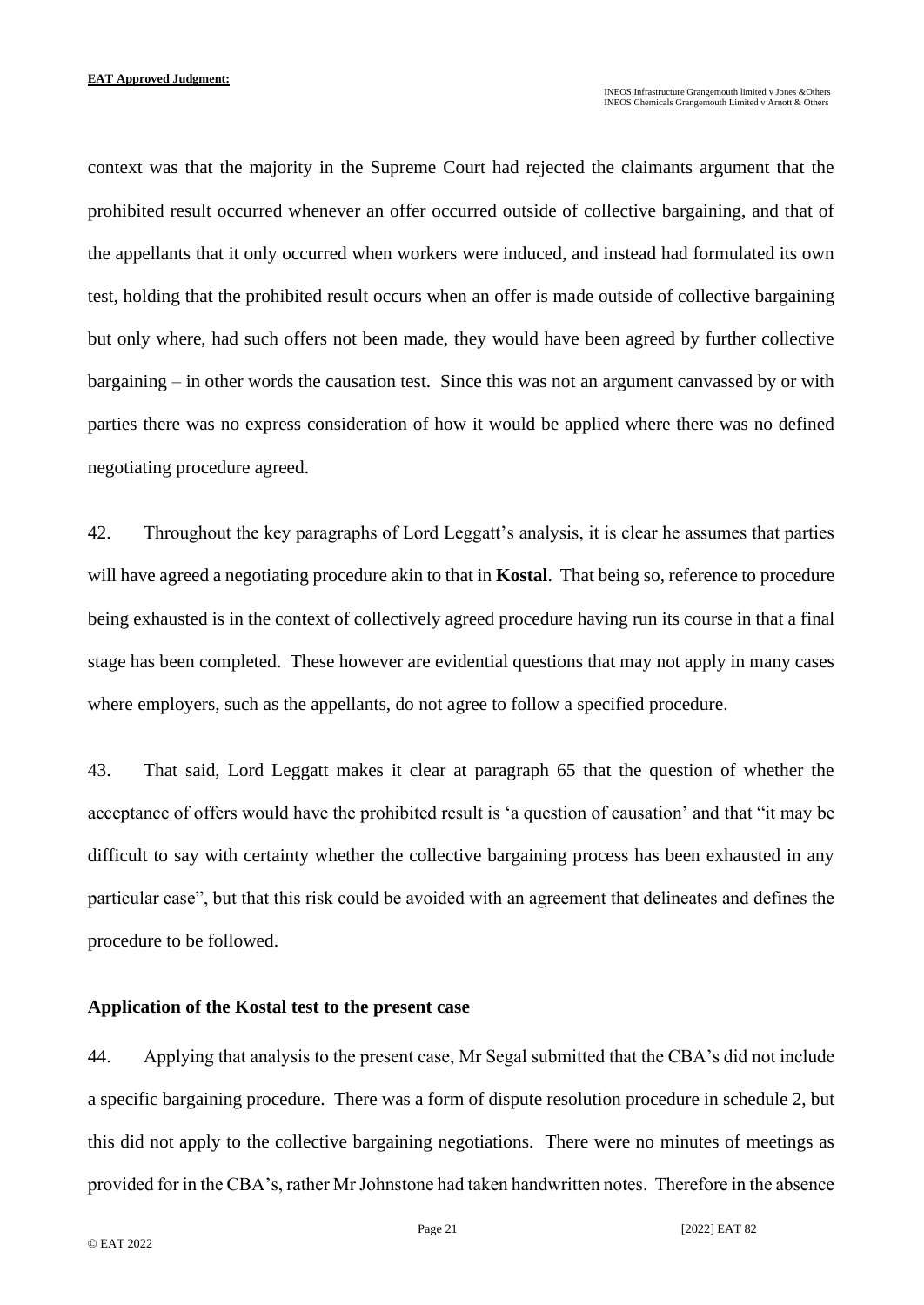of some sort of collectively agreed procedure the Employment Tribunal needed to determine the causation question. They did not at that time have the guidance of the Supreme Court, however the Tribunal had in fact made precisely the material findings at paragraphs 101 and 106. Therefore, Mr Segal submitted, when the appellant argues that the appeal must succeed because the Tribunal did not know what the Supreme Court would say, in fact the appeal must fail because without even knowing what the Supreme Court would say, the Tribunal had in fact done what the Supreme Court required.

45. It was important that none of these findings had been challenged as perverse, and they were in fact amply supported by other findings – Mr Segal referred by way of example to paragraph 46 and 107 of the Tribunal Judgement. Mr Segal continued by carrying out a critique of the appellants' skeleton argument – I intend no disrespect to the detail of this part of the submission when I summarise it as inviting the conclusion that the appellants arguments were either misconceived, invited an interpretation of the findings in fact of the Tribunal which was not justified, or lacking in analysis. In particular any implicit suggestion that the analysis of the Employment Tribunal begins and end with that part of the EAT analysis in **Kostal** which the Supreme Court did not uphold is wrong; inasmuch as there might be said to be a deficit it is immaterial given that the Employment Tribunal applied the test exactly as the Supreme Court said it should.

#### **Offer and Acceptance**

46. On the question of offer and acceptance, Mr Segal's position was that the purpose of collective bargaining is to vary the terms of workers' employment contracts by negotiation. That was a fundamental principle of Industrial Relations law. The relevant term of the claimants contracts in this case were set out at paragraph 6 of the Tribunal Judgment. The purpose of collective bargaining was to add to, subtract from, or change terms, especially pay, hours and holidays. Where an offer is refused and thereafter implemented, the employer is simply implementing its offer – as was in fact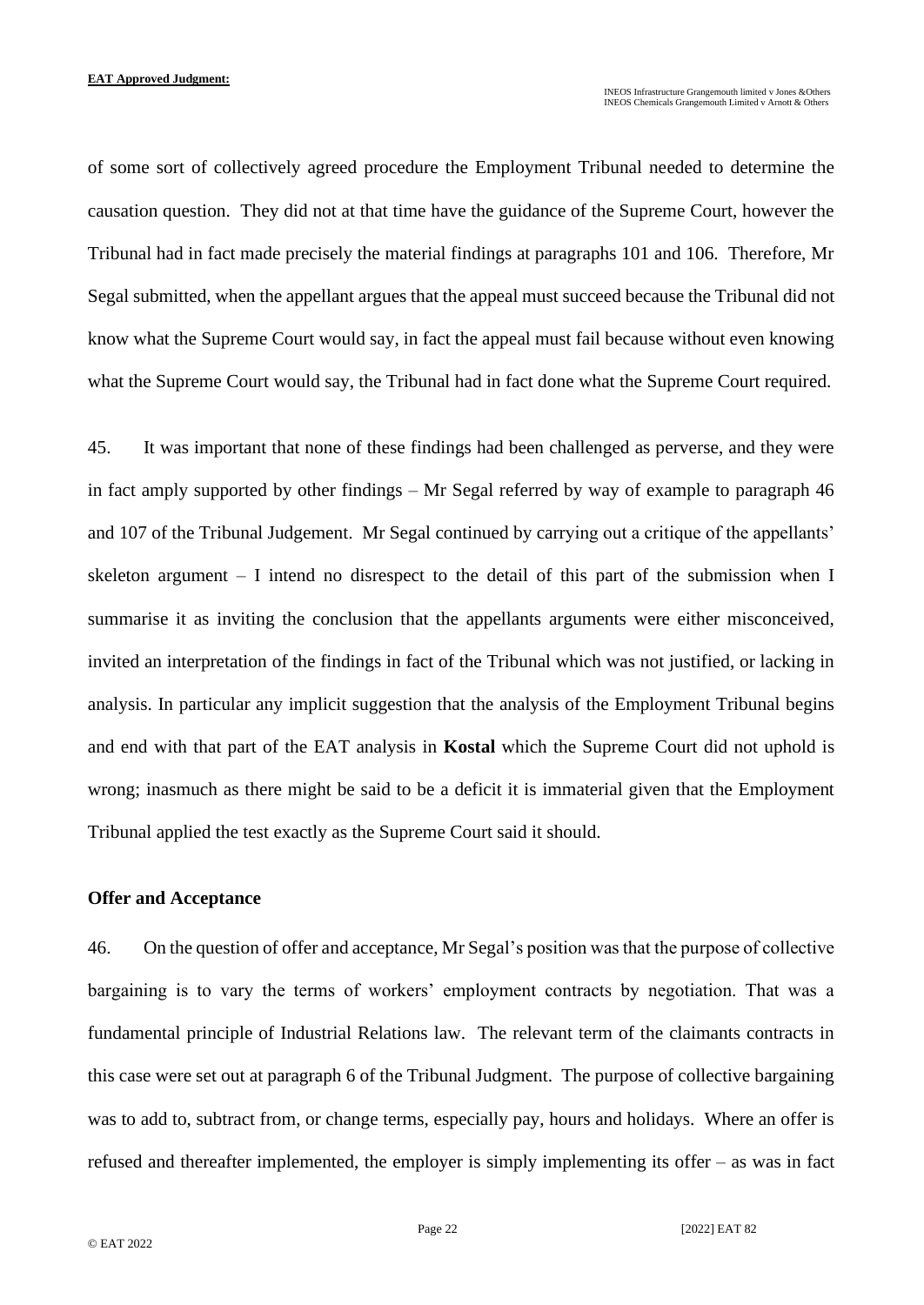stated in the letter from the employers reproduced at paragraph 53 of the Judgement. Mr Segal also referred to paragraph 111 of the Judgment of the Employment Tribunal in this regard, where the letter is described as 'a statement of intention to vary'. That was a basic Employment Law concept, and that by continuing to work the workers accepted that variation. The key issue, both from a purposive perspective and by reference to the statutory language, is whether the employer's implementation of the pay increase is capable of 'acceptance' by the relevant workers such that the 'prohibited result' arises. It would obviously defeat the purpose of s. 145B if an employer could, during a collective bargaining process, avoid liability simply by implementing its offer unilaterally, as opposed to seeking acceptance from its workers. The 'fact' of not requiring express acceptance is "of no relevance to the application of the statute construed in the light of its purpose" and it should therefore "be disregarded" (References to **Kostal**). Testing the matter another way, Mr Segal posed the rhetorical question as to whether it be said that the intention of workers to have the Union represent them should turn on whether the employer says "I offer you 2%" or " I award you 2%". Mr Segal suggested that was an untenable proposition.

#### **The Scots Law question**

47. Mr Segal submitted it was trite law that interpretation of statutory provisions should be the same in both jurisdictions unless the statute provided otherwise. Reliance by the appellants upon **McNeill** was misconceived as it concerned the situation where an employee terminates his contract and discussed questions applicable to the law of contract, in which there were differences in Scots Law from that in England. In contrast the purpose of section 145B was to protect article 11 rights which were identical on both sides of the border.

48. The relevant law of offer, acceptance and variation was, Mr Segal submitted, identical in both jurisdictions. There was no conflict, rather it was well established that where an employer unilaterally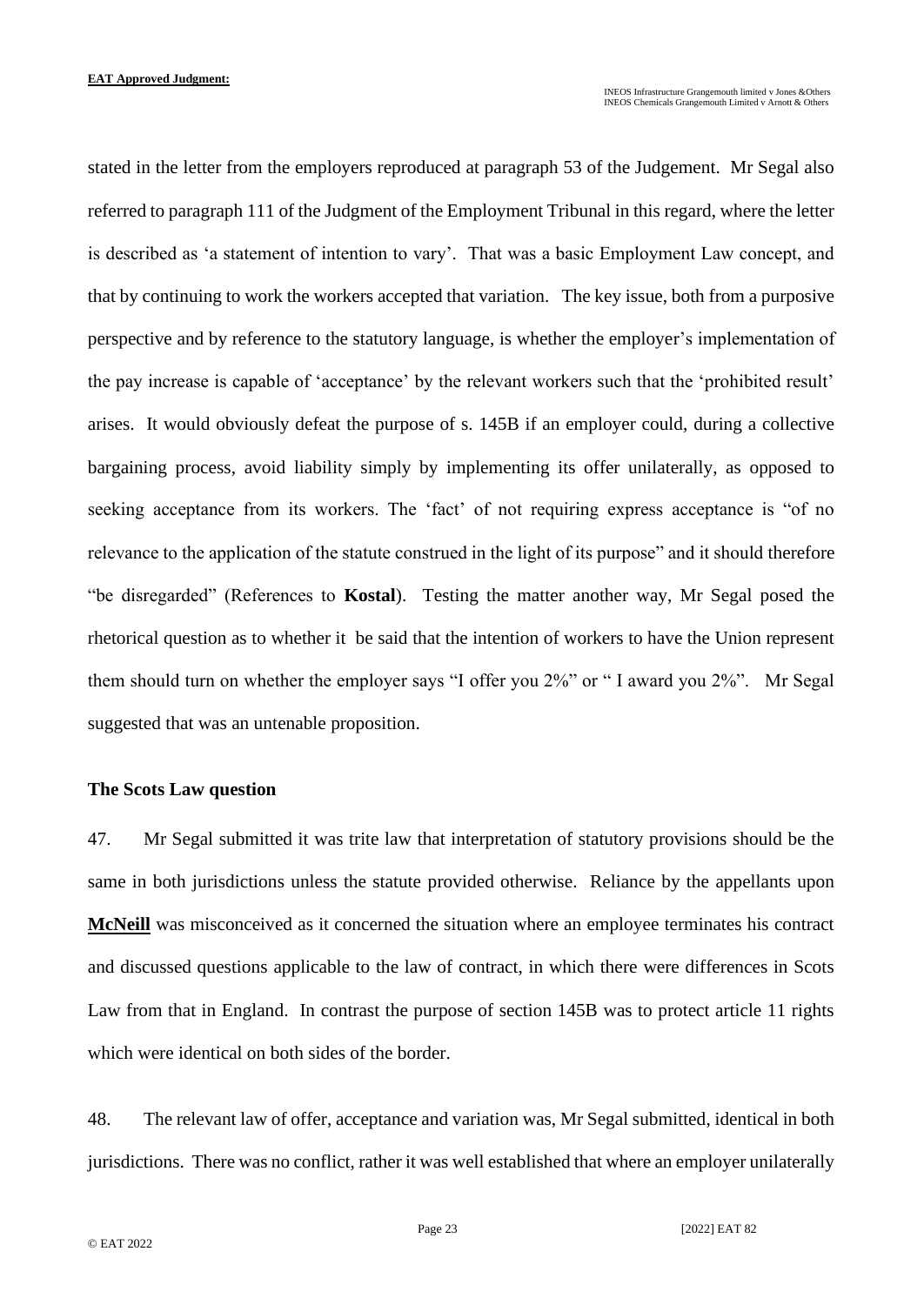implements a variation of a contract it makes an offer that requires acceptance. That can be, but not always inferred by the workers continuing to work without protest. Mr Segal illustrated his point under reference to **Abrahall v Nottingham City Council** [2018] ICR 1425, at paragraphs 71,73,75,76, 87, 102 and 110.

49. In the present case in Scotland as in England the pay rise was an offer of a variation to terms, capable of acceptance, and acceptance readily to be inferred by the employees continuing to work in that relationship based in good faith. Under reference to **Miller v Link Group**, a decision of the Employment Tribunal promulgated by Employment Judge Sutherland on 9th March 2022, in particular paragraphs 29, 31, 32 and 34, Mr Segal submitted that whilst not binding on me, the analysis therein was entirely apposite and confirmed that Scots Law on offer and acceptance was materially identical to that South of the border.

50. In contrast, the appellants pinned their colours to the mast of there being a collateral obligation sitting alongside the contract between the employer and the employee – this gave rise to the possibility of there being a contract to pay 'x', alongside a contract to pay 'x plus 2%' under a collateral promise. Against a background of pay being the most fundamental part of the 'work pay' bargain the offer to pay could never be said to be collateral to that contract.

#### **The prohibited result**

51. Mr Segal analysed the findings in fact that underpinned the conclusions at paragraph 109 and 112 of the Tribunal Judgment that the actions of the appellants did have the prohibited result. These were significant in the context of the Supreme Court analysis in **Kostal**, and consistent with that analysis. Whilst the findings might be most relevant to the employers' purpose, it gave rise to an inference that their actions would have the prohibited result. Put another way, if your purpose is to get out of a relationship with the Union (paragraph 109) then that gives rise to an inference of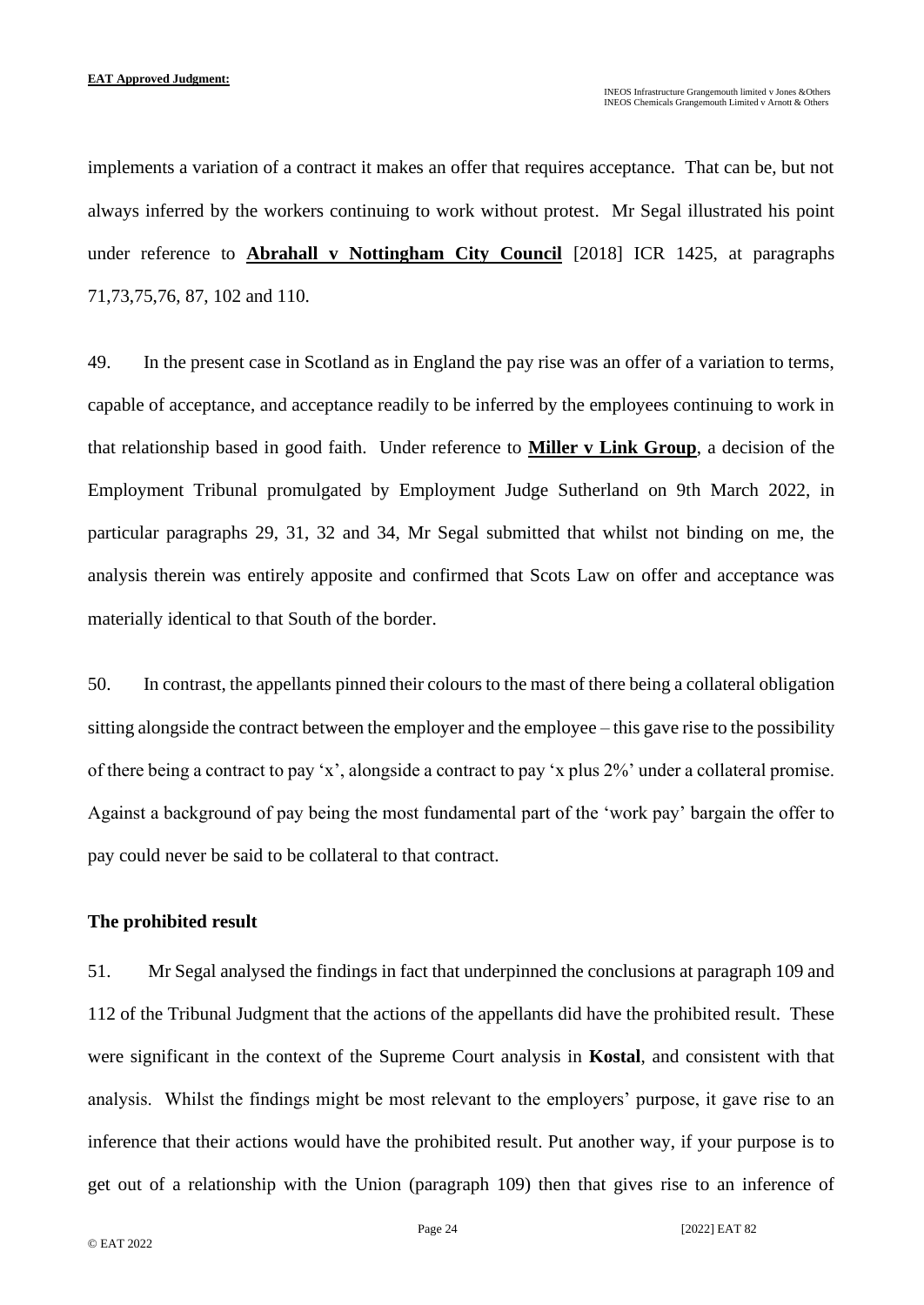prohibited result. In that context the appellants' reliance on the reference to the 'final' meeting was misleading. Properly understood, the reference to the meeting on 17th March 2017 was a finding that it was final in that it turned out to be the last meeting between the parties. The Tribunal clearly found that agreement was likely if negotiations had continued (paragraph 106).

52. In conclusion, Mr Segal emphasised that the reference in **Kostal** to exhausting the bargaining procedure had to be understood as being in the context of a specified procedure and a situation where an employer genuinely believes that procedure is exhausted. In contrast, in a case like the present one, the employer's subjective view that collective bargaining is exhausted means no more in a context where there is no agreed procedure than appellants' submission that following mass meetings they considered that there was nothing more to be gained by further negotiation. Mr Segal described this as an 'anti-purposive' analysis. If, in a situation where there is no agreed procedure an employer can avoid section 145B by reaching the view that it does not wish to continue any further with collective bargaining, that it is fruitless, that cannot be a relevant let alone decisive factor in determining purpose, otherwise would never be a case where offers were unlawful.

53. In a short reply, Mr Burns emphasised firstly that the Tribunal had not applied the causation test enunciated by Lord Leggatt in **Kostal**, quite apart from the fact that their decision was 'infected' by reliance on the decision of the EAT which had been overruled in **Kostal**, secondly that the appellants had a proper purpose in making the award that they did, and thirdly that the CBA's did contain a process which had in fact been followed in this case.

#### **Analysis and decision**

54. The decision of the majority in **Kostal** represents the first authoritative analysis of the purpose, and correct approach to the interpretation of, s 145B. It respectfully seems to me that for present purposes the two key aspects of the Judgement are, firstly, that the proper approach is a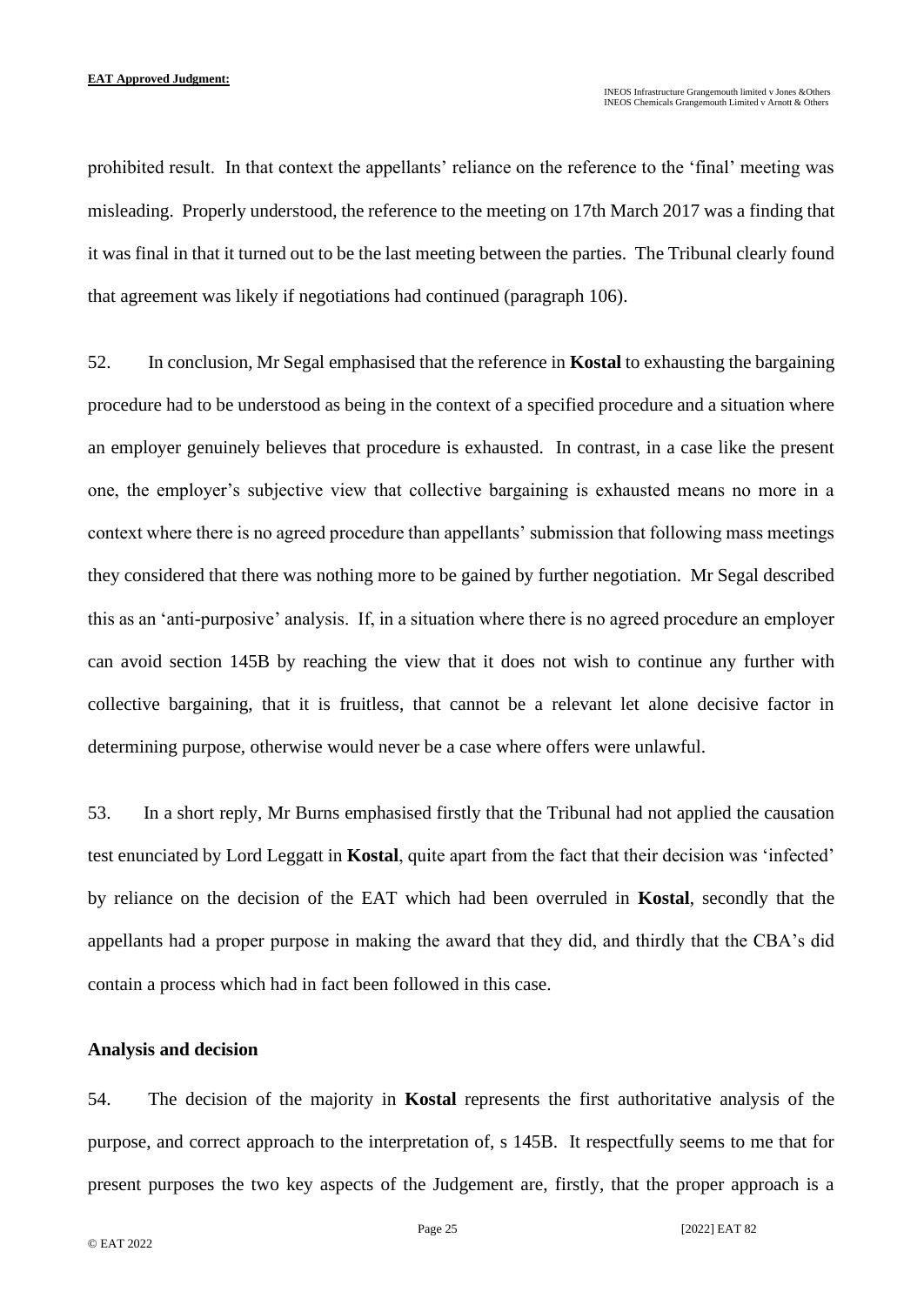purposive one, quoting as the Court did with approval, the passage from Uber v Aslam in the following terms:-"The ultimate question is whether the relevant statutory provisions, construed purposively, were intended to apply to the transaction, viewed realistically", and secondly that the test to be applied to ascertain whether s 145B has been breached, is based on principles of causation.

#### **Is s.145B engaged?**

55. There is in this case a prior question to be determined, which was not one raised in submissions before the Supreme Court in **Kostal**, or addressed in the Judgment. That is because of the particular factual scenario which existed in that case, where there was no dispute that an offer had been made. Here the question arises as to whether or not an 'offer' was made in this case which would have the effect of engaging s.145B at all.

56. Each party relied on the unchallenged findings in fact of the Tribunal for their own purposes. However, so far as the question of whether an 'offer' was made as envisaged by s.145B, the Tribunal concluded that it was. In so doing, it determined that the communication from the employers on 5th April 2017 was a statement of intention to vary employees' contracts as to pay, and that in continuing to work, the employees accepted that variation. Before the Tribunal, the appellants' submission was to the effect that there could be no offer because there had been no expectation of a *'quid pro quo'* in return. By their conclusion, the Tribunal rejected that contention.

57. That argument was not pressed before me, despite being adverted to in the appellants' skeleton. This is unsurprising standing the conclusion of the Supreme Court in **Kostal** on this particular point that there is no requirement for a 'quid pro quo' to be implied into the legislation.

58. Rather, Mr Burns focussed on the proposition that the letter of 5th April 2017, properly understood, was a unilateral promise, not requiring acceptance, which created an obligation collateral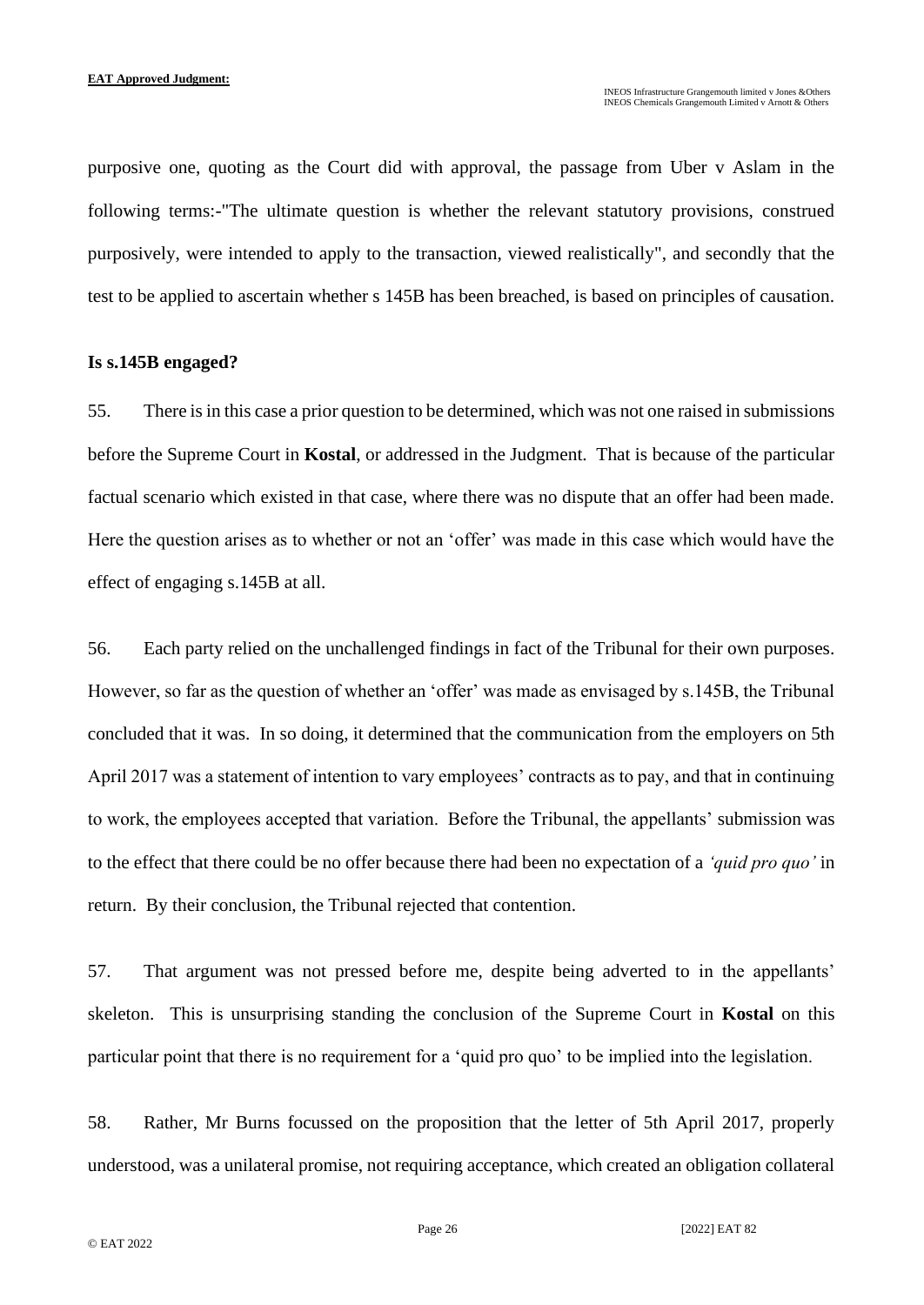to that contained in the contract between the appellants and the claimants. Mr Segal developed the position advanced before the Tribunal on behalf of the claimants which was to the effect that the contract was a bilateral one which could only be varied by offer, acceptance and consideration (both acceptance and consideration arising or being inferred from the workers continuing to work under the new arrangements). This was the argument ultimately accepted by the Tribunal. Before me, that argument was amplified to be, in summary, that it would offend against basic principles of Employment Law to suggest that something as fundamental as the 'work pay' bargain between employer and employee could be varied in a way extraneous to that contract by making a unilateral promise creating an obligation collateral to that bargain.

59. I agree with Mr Segal, both as a matter of principle, and on an analysis of the findings in fact made by the Tribunal. I can discern no error in the conclusion, in paragraph 111, that the word 'offer' should be given its ordinary meaning, and that the letter of 5th April 2017 was a statement of intention to vary employees contracts as to pay, which was accepted by the employees continuing to work. Although not expressly stated by the Tribunal, I am of the view that their conclusion is fortified by the express language of the letter of 5th April which states their intention to "implement our pay increase as described in our latest offer backdated to 1st January 2017 (emphasis added)." The plain reading of the letter is consistent with an implementation of an offer already made with the result that the employees' contractual terms as to pay would be varied. The construction contended for by the appellants would be inconsistent with the language used in their own communication and ultimately artificial. The Tribunal reached a decision that was open to it on the facts it found established. There is nothing in the decision in **Kostal** which bears directly on, or is inconsistent with, this conclusion. For completeness, although not binding on me, I agree with the analysis in **Miller v Link Group** on this question so far as the nature of an offer in Scots Law is to be understood. Read short, the key principles are that "an offer is a proposal from one party which is sufficiently definite in its terms to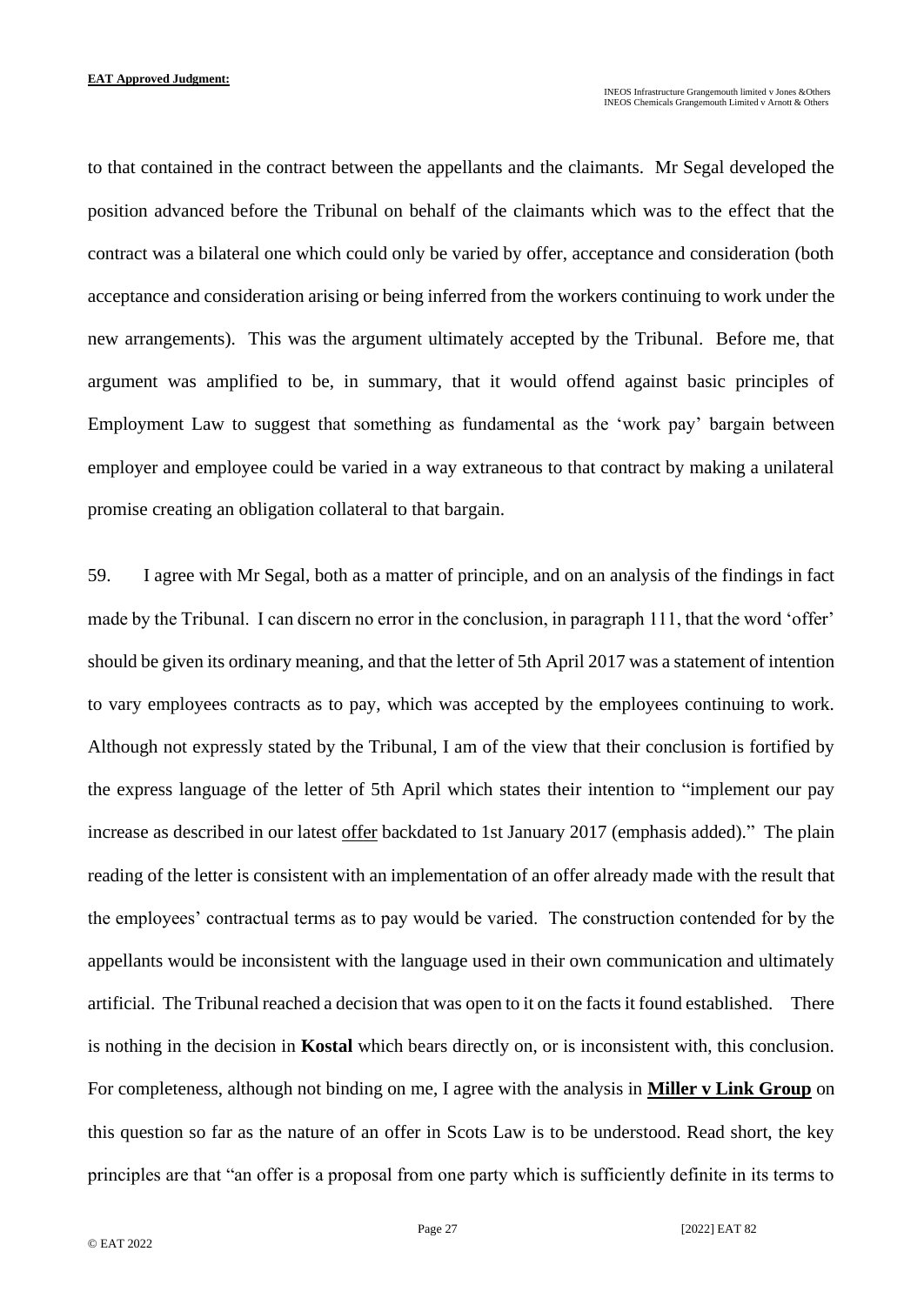form a contract and also manifests an intention to be legally binding on the offeror should it be accepted by the party to whom it is addressed" (SLC review para 3.5) and "an offer may be made and accepted orally or by conduct"...."the use of the word 'offer' is neither necessary nor necessarily determinative" (**McBryde on Contract**, 6-05, 6-31). It follows that the appeal so far as predicated on a contention that s.145B is not engaged, on the basis that there was no offer capable of acceptance, fails.

## **'Prohibited Result'**

60. If the letter of 5th April 2017 contained an offer, did it achieve the prohibited result? The Tribunal concluded that it did. Their conclusions are found at paragraphs 112 of the Judgment and are in the following terms:-

> **"We found that the Respondents' offer to their employees did have the prohibited result. The employees' pay with effect from 1 January 2017 was determined by acceptance of the offer to award an increase and not by collective bargaining. There was in effect no other realistic way for the employees to proceed. The Respondents had made a unilateral decision, had given notice to terminate the CBAs and had determined to withhold payment of bonuses until the increase in basic salary had been decided upon. The employees had received no increase in basic salary for three years and bonuses promised for payment in April 2017 were due to be paid".**

61. The appellants' position is that this conclusion cannot survive the decision in **Kostal**. Support for that position is said to come from the contention firstly that the Tribunal have not applied the causation test set out in **Kostal**; secondly that reliance was placed upon the decision of the EAT in that case, which was overturned by the Supreme Court; and thirdly, the findings in fact support the conclusion that at the time the offer was made, negotiations had come to an end, and therefore that there was nothing impermissible in making the offer contained in the letter of 5th April 2017.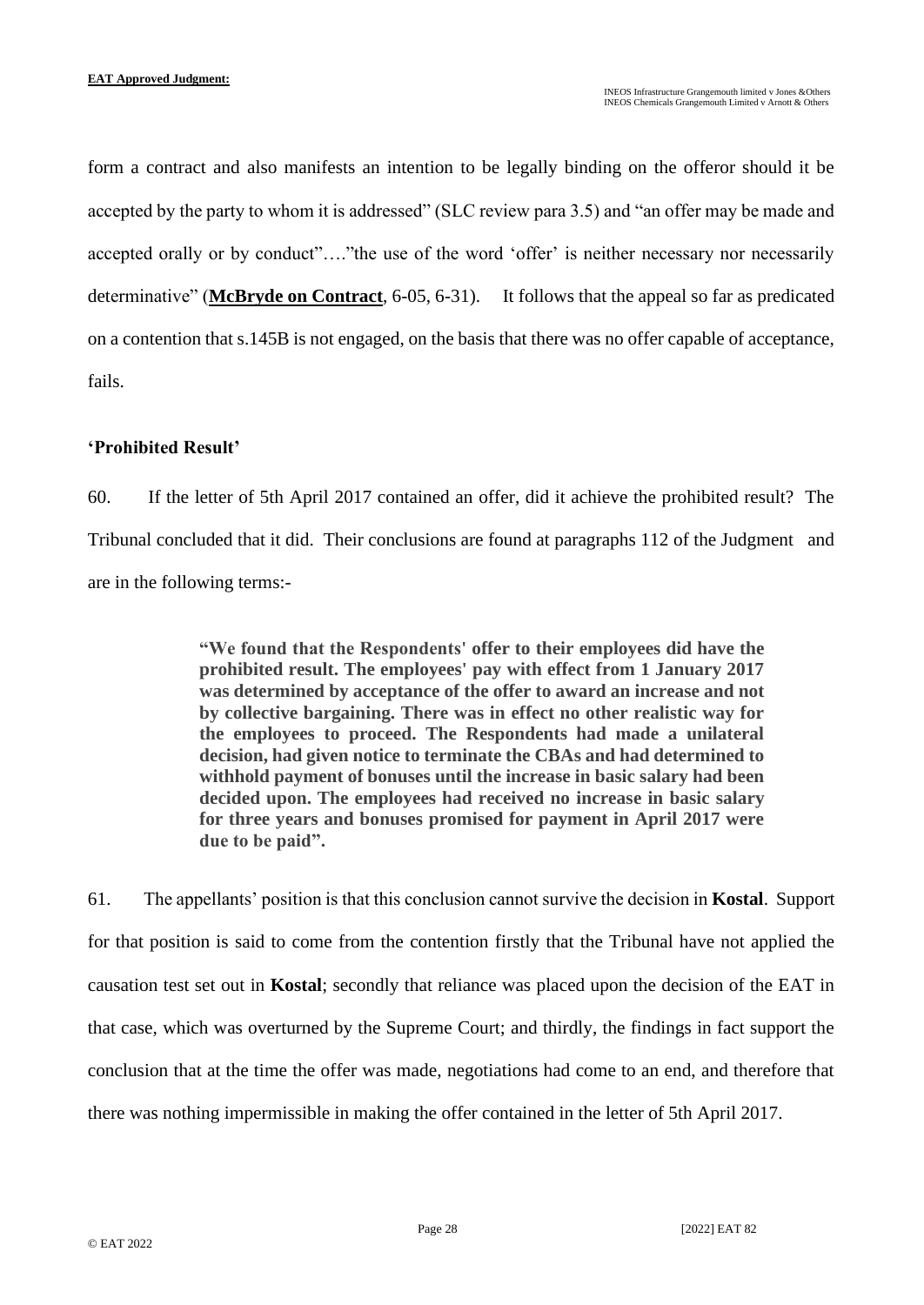62. I deal with each of those propositions in turn. Self-evidently, the Tribunal have not directly applied the test as enunciated in **Kostal**, since their decision predates that of the Supreme Court. The negotiations in the present case took place against a background of a much less structured agreement than that under discussion in **Kostal**. The key unchallenged conclusions of the Employment Tribunal are found at paragraphs 101 and 106 and are, in summary, that following the final meeting on 17 March 2017, "Viewed objectively, the parties were close to agreement" and "The respective positions of the two sides were sufficiently close that an observer would regard it as more, rather than less, likely that agreement would have been achieved by further collective bargaining." These findings are, presciently, so close in language to the test enunciated by the Supreme Court that I conclude that the Tribunal has reached a conclusion that is entirely consistent with the correct legal test as we now know it to be and thus there is no error of law in this aspect of their reasoning.

63. Next, the appellants submit that the reasoning underpinning that conclusion is itself flawed in respect that the Tribunal relied upon the decision of the EAT in **Kostal**. This can be seen most obviously in paragraph 105 of the Judgment where a specific conclusion is reached that the employers' reaction was neither 'reasonable' nor 'rational' in the context of pay negotiations. This is the language used by the EAT in its' determination, and overruled by the Supreme Court at paragraph 47 of **Kostal** where Lord Leggatt states:-

> **"Without any clear criteria, however, with which to assess the reasonableness of the employer's conduct and motives, this is not a workable test and is incapable of providing the legal certainty which Parliament would naturally expect, to provide as to what offers are and are not lawful."**

The appellants are correct to say that the Tribunal referred to the test as enunciated by the EAT which did not find favour with the Supreme Court. However, look at as a whole, the Tribunal has made clear and unchallenged findings in fact that permitted it to draw the conclusions in paragraphs 101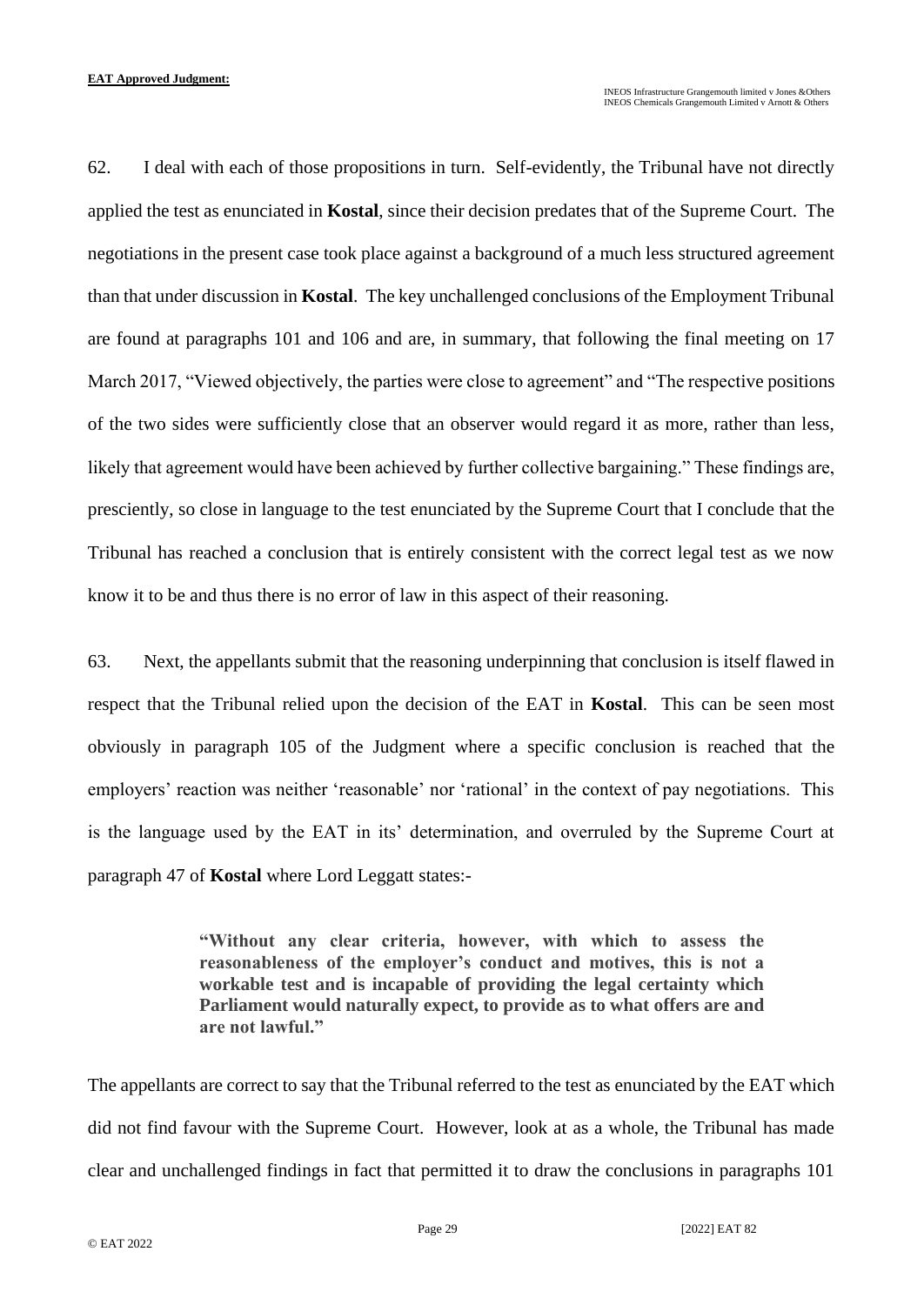and 106 which are entirely consonant with the test now articulated by the Supreme Court. Their reasoning and ultimate conclusions do not depend upon the reference to the language of the EAT in paragraph 105 and their conclusions are not vitiated by the use of that language.

64. The appellants also argue that any conclusion that the Prohibited Result was obtained in this case is flawed having regard to the findings in fact that support the inference that negotiations were at an end. In particular the appellants rely upon the findings that there was a 'fifth and final meeting' (paragraph 32), a 'final and best offer' (paragraph 33), and the recording of the evidence of Mr McNally at paragraph 49. It seems to me that this submission is misconceived as well as ignoring significant other findings and conclusions that suggest otherwise. Read fairly, the reference to the 'final meeting' is simply recording a fact – this was the last meeting before events took the course that they ultimately did. The 'final and best offer' has to be looked at in the whole context of the unchallenged evidence, including findings that Mr Johnstone of the respondents felt that they were close to agreement (paragraph 32), that 'the difference was not worth falling out over' (paragraph 88) and that the appellants (through their witness Mr Banham) accepted that the appellants' briefing note was misleading and 'gave rise to an expectation' of escalation of the negotiations. Mr McNally's evidence recorded at paragraph 49 reflected a subjective view which the Tribunal concluded was not borne out by an objective analysis of the whole of available evidence which supported the conclusions set out at paragraph 101 and 106. Those were conclusions it was entitled to reach, and once again I can discern no error of law in their approach. In this context I also agree with the submission made by Mr Segal that it would be 'anti-purposive' to hold that an employer could avoid its obligations under s 145B simply by stating that any particular offer was a 'final' one. Both parties were in agreement that where there is no structured agreement as in **Kostal**, the proper approach is to ascertain, objectively, whether or not negotiations were as a matter of fact at an end. I concur, and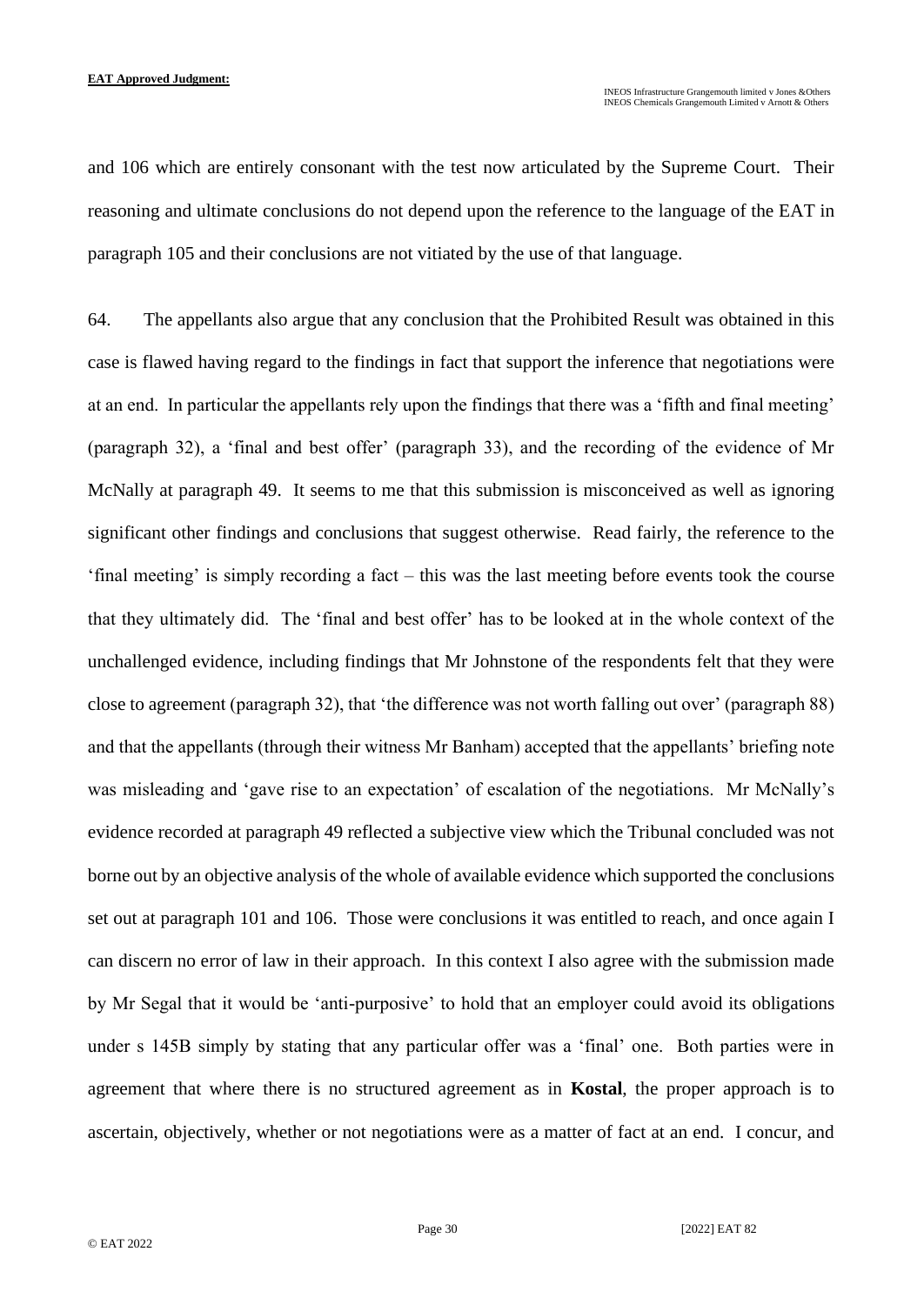consider that this was the approach taken by the Tribunal in this case when they concluded that parties were close to an agreement.

65. It follows that the Tribunal had evidence before it to permit it to draw the conclusions that (a) looked at objectively, collective bargaining negotiations were not at an end at the time the offer of 5th April 2017 was made and (b) that the offer, implicitly accepted by the workers when there was 'no other realistic way to proceed', had the result that the workers' terms and conditions as to pay were not, or no longer determined by collective bargaining when it was "more, rather than less, likely that agreement would have been reached by further collective bargaining". I can discern no material difference between the language of that conclusion and the language employed by Lord Leggatt in **Kostal** at paragraph 65. Therefore the conclusion that the offer achieved the prohibited result was one open to the Tribunal and is consistent with the test in **Kostal**.

#### **What was the sole or main purpose in making the offers?**

66. The Tribunal analysed this question at paragraphs 113 to 118 of its Judgment. The appellants' position, consistent with its submissions to the Tribunal was that the offer was a permissible offer in terms of s 145B, and in any event was made for business purposes and thus did not contravene the relevant provisions of s 145D. It is worth reiterating that this is a case where the CBA's were not as structured as those in **Kostal** and therefore the argument for the company in the Supreme Court that 'it may be difficult to say with certainty whether the collective bargaining process has been exhausted' might have some resonance here. In such a case, the Supreme Court determined that the question of the employers' purpose in making the offer becomes very relevant.

67. The Tribunal acknowledged that the appellants had engaged in meaningful collective consultation with the union. However it also concluded at paragraph 115 that the Respondents (as they then were) did not wish to use the arrangements agreed with Unite for collective bargaining and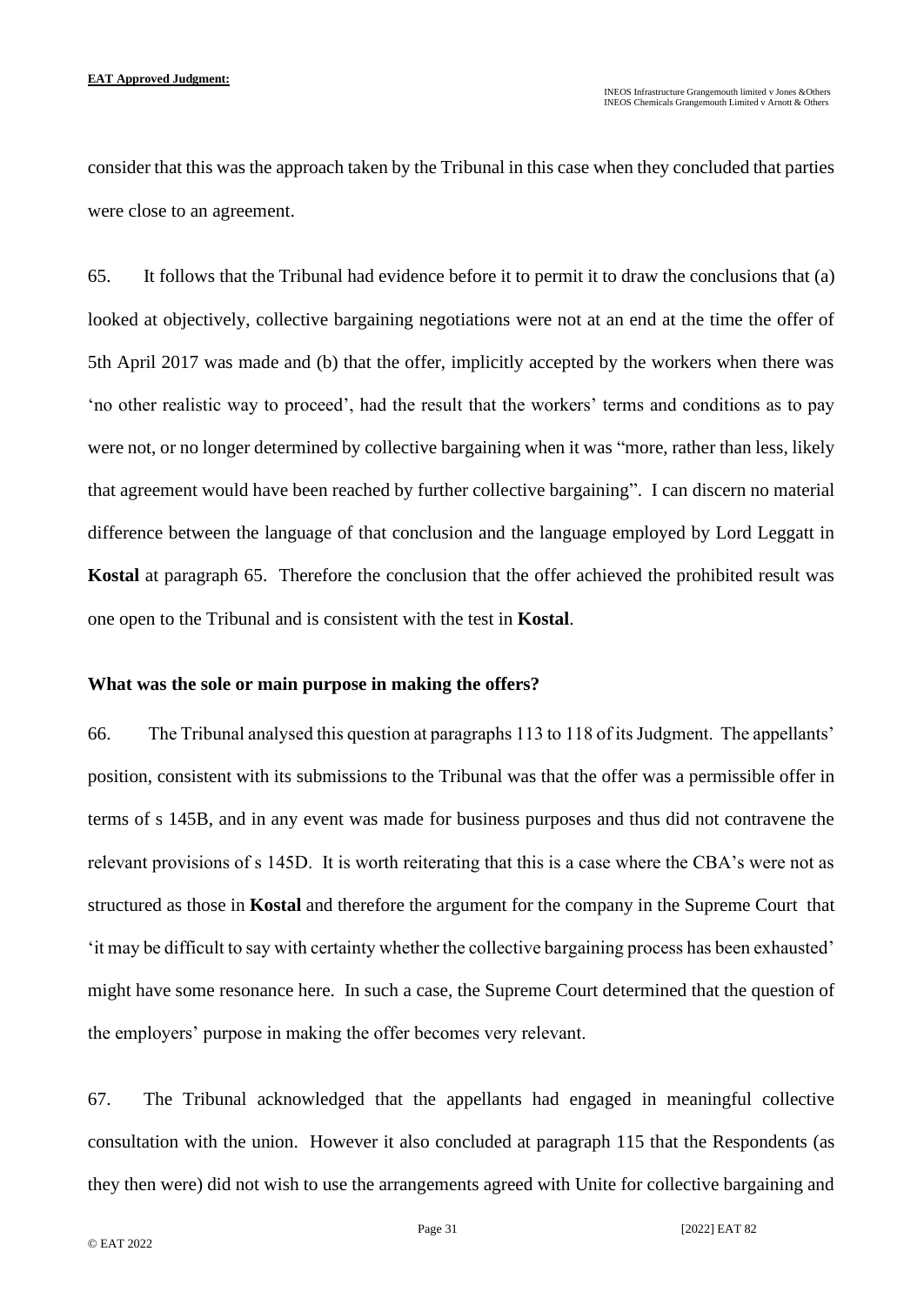that the email from Mr Currie made this clear. It also found that when the offer was made on 5th April 2017 the appellants did not wish to use the arrangement agreed with the union nor to enter into the arrangements proposed by the union for collective bargaining and that their termination of the CBA's was clear evidence of this. These are findings under s  $145D(4)(a)$  and(b) for which there was ample evidence. Put another way, to quote from **Kostal** at paragraph 69, "this supports the inference that, where the acceptance of individual offers would by-pass arrangements agreed with the union for collective bargaining, such acceptance would have the prohibited result."

#### **The Scots Law question**

68. The foregoing conclusions are sufficient to dispose of matters. However, for the sake of completeness and insofar as not already canvassed under the analysis of offer and acceptance above, I should indicate that I prefer the analysis of the claimants to that of the appellants on this question. For the reasons already set out above, I do not consider that the concept of unilateral promise has relevance in the context of a bilateral employment contract where what is sought to be varied is a fundamental term such as pay. Further I agree that the proper approach is a purposive one, informed by the realities of the particular situation. Here, as explained in **Kostal**, the purpose of section 145B is to protect rights enshrined in article 11 of the Convention for the Protection of Human Rights and Fundamental Freedoms. Those rights, as Mr Segal correctly submitted, are the same both North and South of the border. Thus any reliance in this context upon particular aspects of the Scots Law of contract is misconceived.

#### **Disposal**

69. The unanimous Judgment of the Employment Tribunal was that the claims brought by the claimants against the appellants under section 145B of the Trade Union and Labour Relations